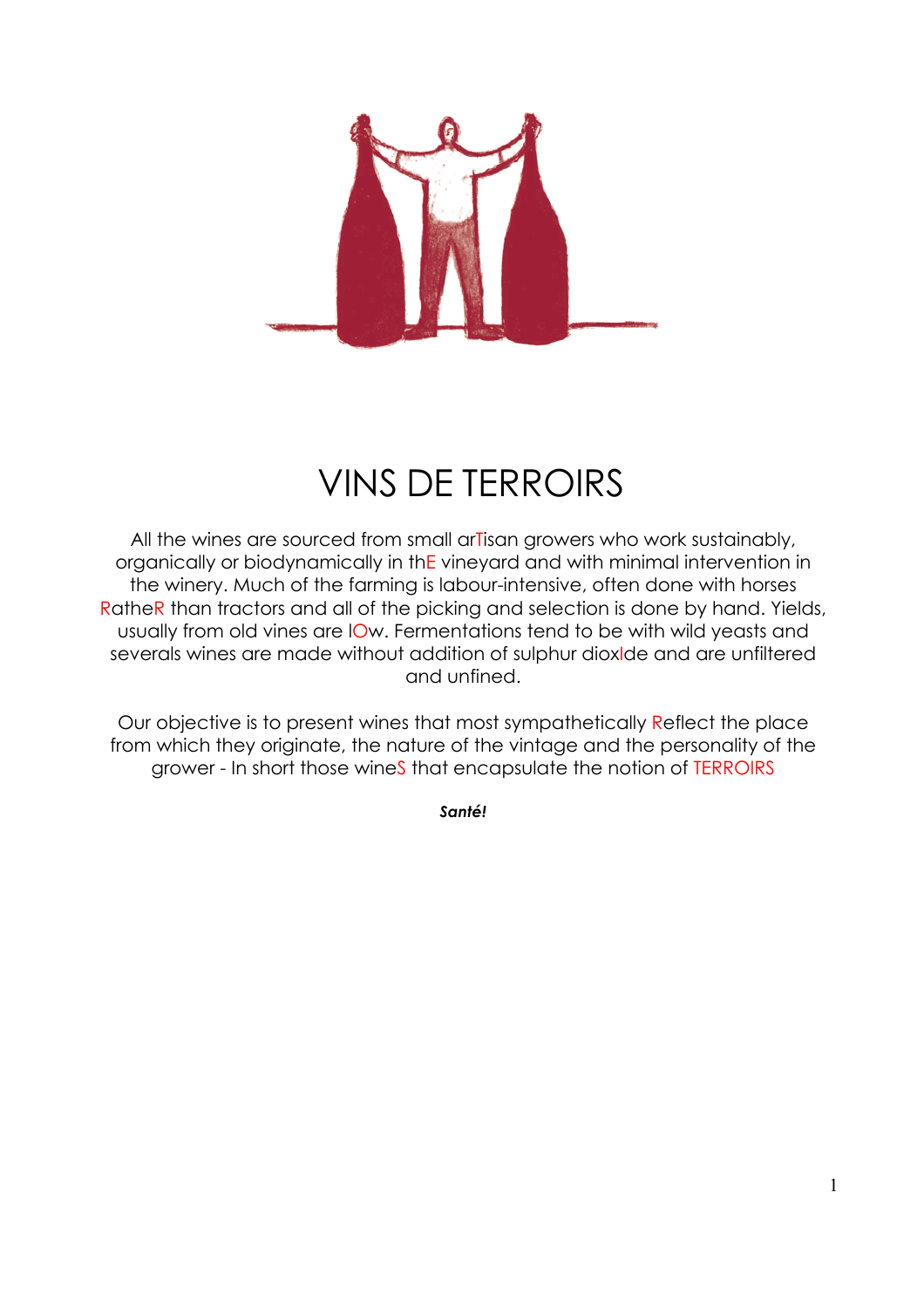| <b>APERO</b>                       | $\overline{3}$ |
|------------------------------------|----------------|
| <b>MAGNUMS</b>                     | $4 - 6$        |
| <b>CHAMPAGNE AND OTHER BUBBLES</b> | $7 - 8$        |
| <b>WHITE</b>                       | $9 - 20$       |
| Loire                              | $9 - 10$       |
| Alsace                             | 10             |
| Jura & Savoie                      | 11             |
| <b>Burgundy &amp; Beaujolais</b>   | 12             |
| Rhône                              | 13             |
| Languedoc-Roussillon               | 13             |
| <b>Italy</b>                       |                |
| Northern Italy                     | 14             |
| Central Italy                      | 15             |
| South Italy and Islands            | 16             |
| <b>Spain &amp; Portugal</b>        | 17             |
| Austria                            | 17             |
| Georgia                            | 18             |
| <b>New World</b>                   | $18-19$        |
| <b>SKIN MACERATED WHITE</b>        | $20 - 21$      |
| <b>ROSÈ</b>                        | 22             |
| <b>RED</b>                         | $23 - 35$      |
| <b>France</b>                      |                |
| Loire & Auvergne                   | 23             |
| Alsace                             | 24             |
| Jura                               | 24             |
| Beaujolais                         | 25             |
| Burgundy                           | 26             |
| Rhône & Provence                   | 27             |
| Languedoc-Roussillon               | 28             |
| Bordeaux & South-West              | 29             |
| <b>Italy</b>                       |                |
| Northern Italy                     | 30             |
| Central Italy                      | 31             |
| South Italy and Islands            | 32             |
| Spain                              | 33             |
| Austria                            | 33             |
| Georgia                            | 34             |
| <b>New World</b>                   | 34-35          |
| <b>SWEET</b>                       | 36             |
| <b>DIGESTIVES</b>                  | <u>37</u>      |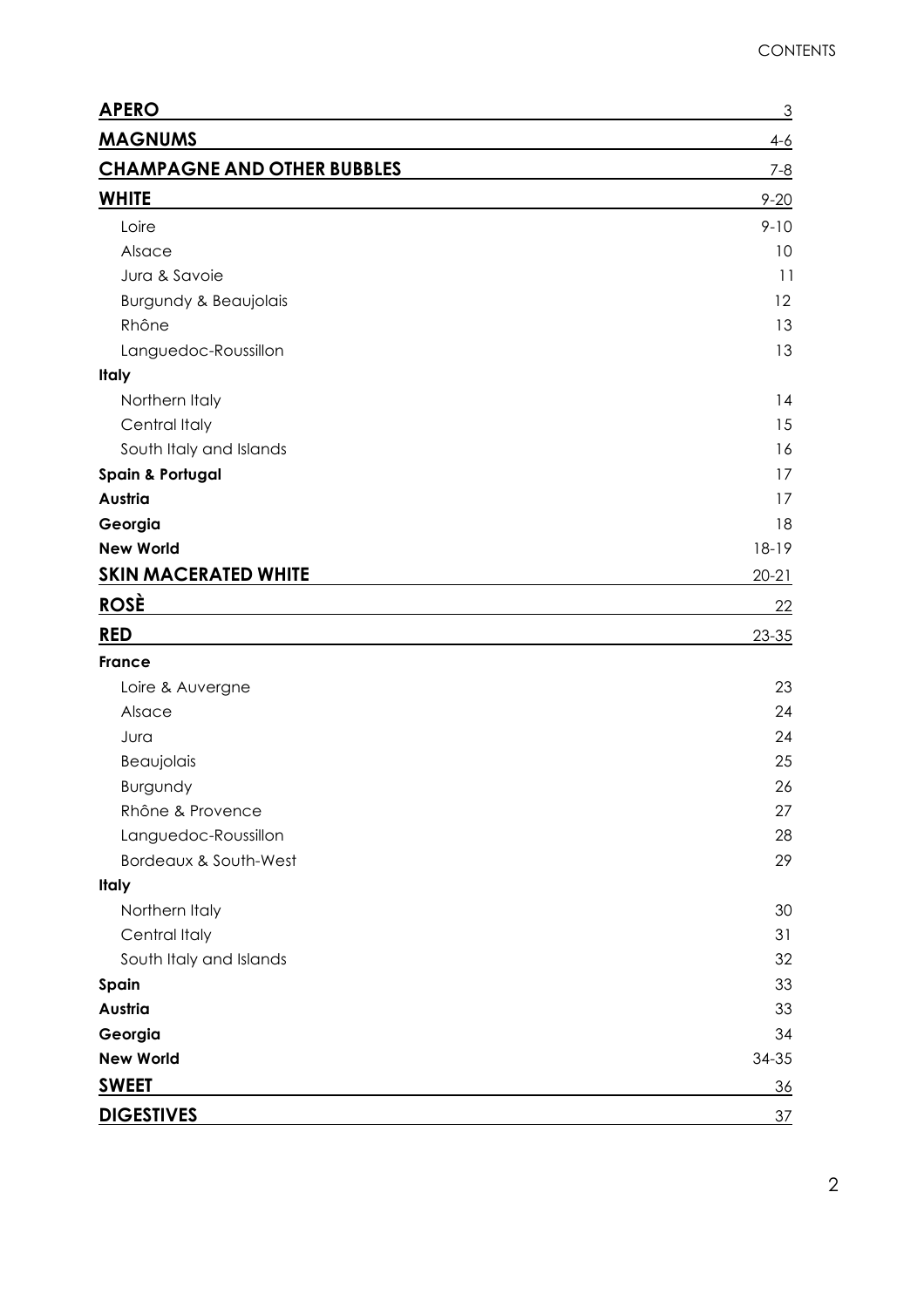## /APERO/

#### **COCKTAIL**

| Campari Soda                              | 6.00             |
|-------------------------------------------|------------------|
| Aperol or Campari Spritz                  | 7.50             |
| Belsazar Vermouth & Soda (Dry or Rosé)    | 7.00             |
| Americano                                 | 8.00             |
| Negroni                                   | 9.00             |
| Kir (Cassis or Mûre)                      | 6.00             |
| Kir Royal (Cassis or Mûre)                | 12.00            |
|                                           | 50 <sub>ml</sub> |
| East London Liquor Co. Gin (with mixer)   | 8.00             |
| Hendricks (with mixer)                    | 9.00             |
| East London Liquor Co. Vodka (with mixer) | 8.00             |
| Chase (with mixer)                        | 10.50            |

### **ANISE**

|                       | 25 <sub>ml</sub> |
|-----------------------|------------------|
| Pastis Henri Bardouin | 4.00             |
| Pastis Janot          | 4.00             |

| <b>CIDER</b>                                              |             |
|-----------------------------------------------------------|-------------|
| Château de Hauteville, Eric Bordelet, Normandy, France    | <b>75cl</b> |
| 2015 Sydre Brut                                           | 17.00       |
| 2014 Sydre Argelette                                      | 26.00       |
| 2015 Poiré Authentique                                    | 21.00       |
| 2015 Poiré Granit                                         | 37.00       |
| La Garagista, Deirdre Heekin & Caleb Barker, Vermont, USA |             |
| 2015 Mosseux « Stolen Roses »                             | 63.00       |

#### **BEER**

| Belleville Brewing Co. - Wandsworth Common, London |                         |
|----------------------------------------------------|-------------------------|
| London Steam Lager 4.5%                            | $\frac{1}{2}$ Pint 3.00 |
|                                                    | Pint 5.50               |
| Fourpure Brewing Co. - Bermondsey, London          | 330ml                   |
| Pils Lager 4.7%                                    | 5.50                    |
| Kernel Brewery - Tower Bridge, London              | 330ml                   |
| Table Beer 3.3%                                    | 5.00                    |
| Canopy Beer Co. - Herne Hill, London               | 330ml                   |
| Sunray Pale Ale 4.2%                               | 5.75                    |
| Two Tribes - Horsham, UK                           | 330ml                   |
| Island Records Session IPA 4.5%                    | 6.00                    |

#### **SHERRY SHERRY**

| Bodegas Cesar Florido, Sanlúcar de Barrameda<br><b>Fino</b> | 37.5cl 100ml<br>17.50 | 5.00  |
|-------------------------------------------------------------|-----------------------|-------|
| Fino « En Rama »                                            | 26.50                 |       |
| Bodega Emilio Hidalgo, Jerez                                |                       | 100ml |
| Amontillado « El Tresillo »                                 |                       | 12.50 |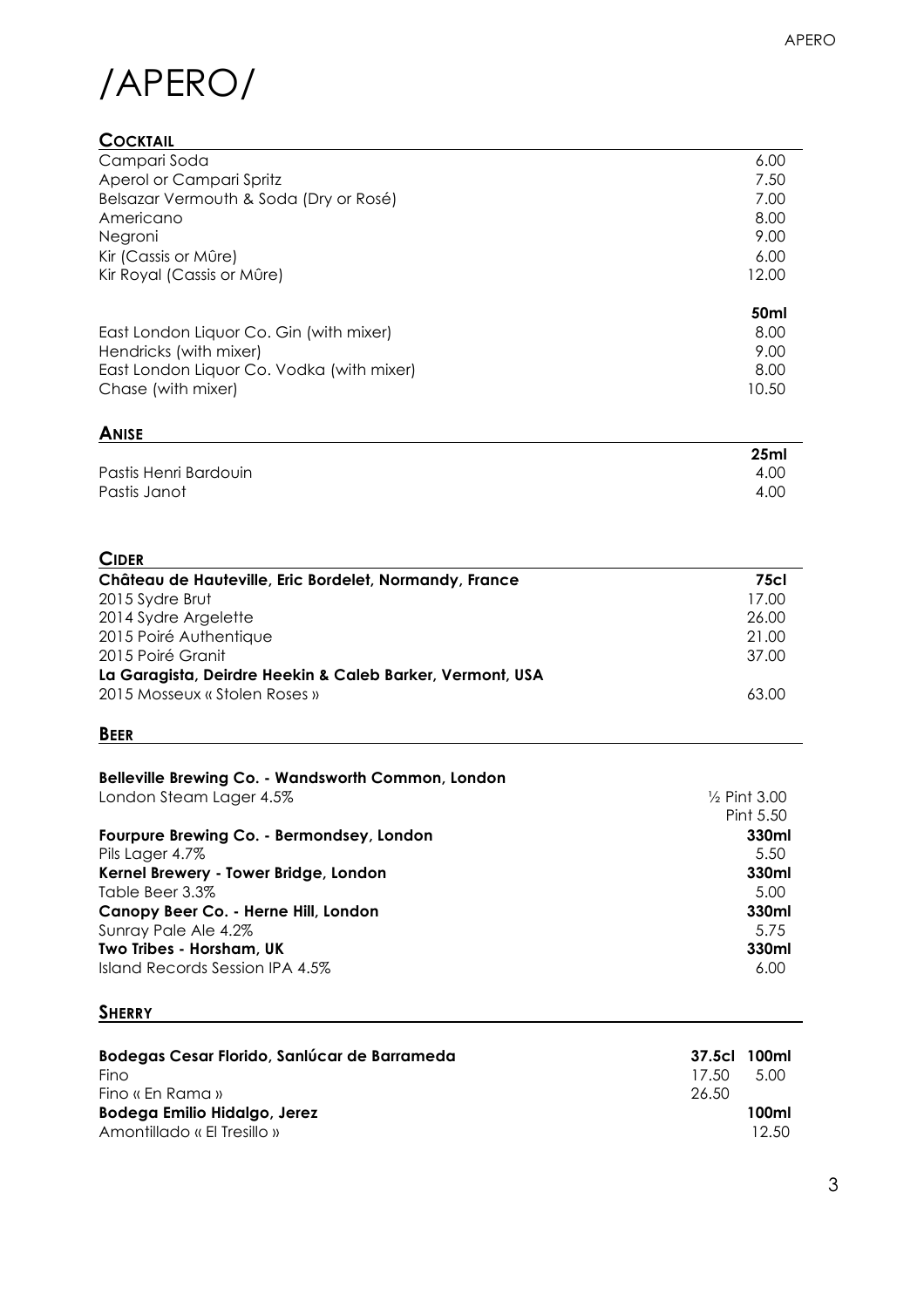### /MAGNUMS/

| <u>Sparkling</u>                                                            | 1.5L   |
|-----------------------------------------------------------------------------|--------|
| Dne Les Tres Cantous, Robert & Bernard Plageoles, Gaillac, France           |        |
| 2015 VDF « Mauzac Nature »   Mauzac   Pétillant Naturel                     | 90.00  |
| Dne Le Roc, Famille Ribes, Fronton, France                                  |        |
| 2015 VDT « Le Roc Ambulle »   Negrette   Pétillant Naturel                  | 66.00  |
| White                                                                       |        |
| Dne Agnès et René Mosse, Anjou, Loire, France                               |        |
| 2015 « Anjou »   Chenin Blanc                                               | 71.00  |
| Dne Benoit Couralt, Anjou, Loire, France                                    |        |
| 2015 « Le P'tit Chemin »   Chenin Blanc                                     | 68.50  |
| Dne Etienne et Sébastien Riffault, Sancerre, Loire, France                  |        |
| 2013 « Les Quarterons »   Sauvignon Blanc                                   | 99.50  |
| Dne Gérard Schueller, Alsace, France                                        |        |
| 2014 « Bildstoecklé »   Riesling                                            | 110.00 |
| Dne Jean-François Ganevat, Jura, France                                     |        |
| 2013 « Cuvée Marguerite »   Chardonnay                                      | 135.00 |
| 2013 « Grandes Teppes Vieilles Vignes »   Chardonnay                        | 140.00 |
| Clos Lapeyre, Jean-Bernard Larrieu, Jurançon, France                        |        |
| 2008 « Vitatge Vielh »   Gros Manseng                                       | 64.00  |
| Cascina degli Ulivi, Stefano Bellotti, Piedmont, Italy                      |        |
| 2015 « Ivag »   Cortese                                                     | 89.00  |
| AA Elisabetta Foradori, Trentino, Italy                                     |        |
| 2015 Vigneti delle Dolomiti « Fontanasanta »   Nosiola                      | 110.00 |
| Filippo Filippi, Veneto, Italy                                              |        |
| 2015 Soave « Castelcerino »   Garganega                                     | 66.00  |
| La Biancara, Angiolino Maule, Veneto, Italy                                 |        |
| 2015 « Masieri Bianco »   Garganega, Trebbiano                              | 62.00  |
| Nino Barraco, Sicily, Italy                                                 |        |
| 2014 « Zibibbo »   Zibibbo                                                  | 110.00 |
| Bodega Partida Creus, Massimo Marchiori & Antonela Gerosa, Tarragona, Spain |        |
| 2015 « XL »   Xarel.lo                                                      | 88.50  |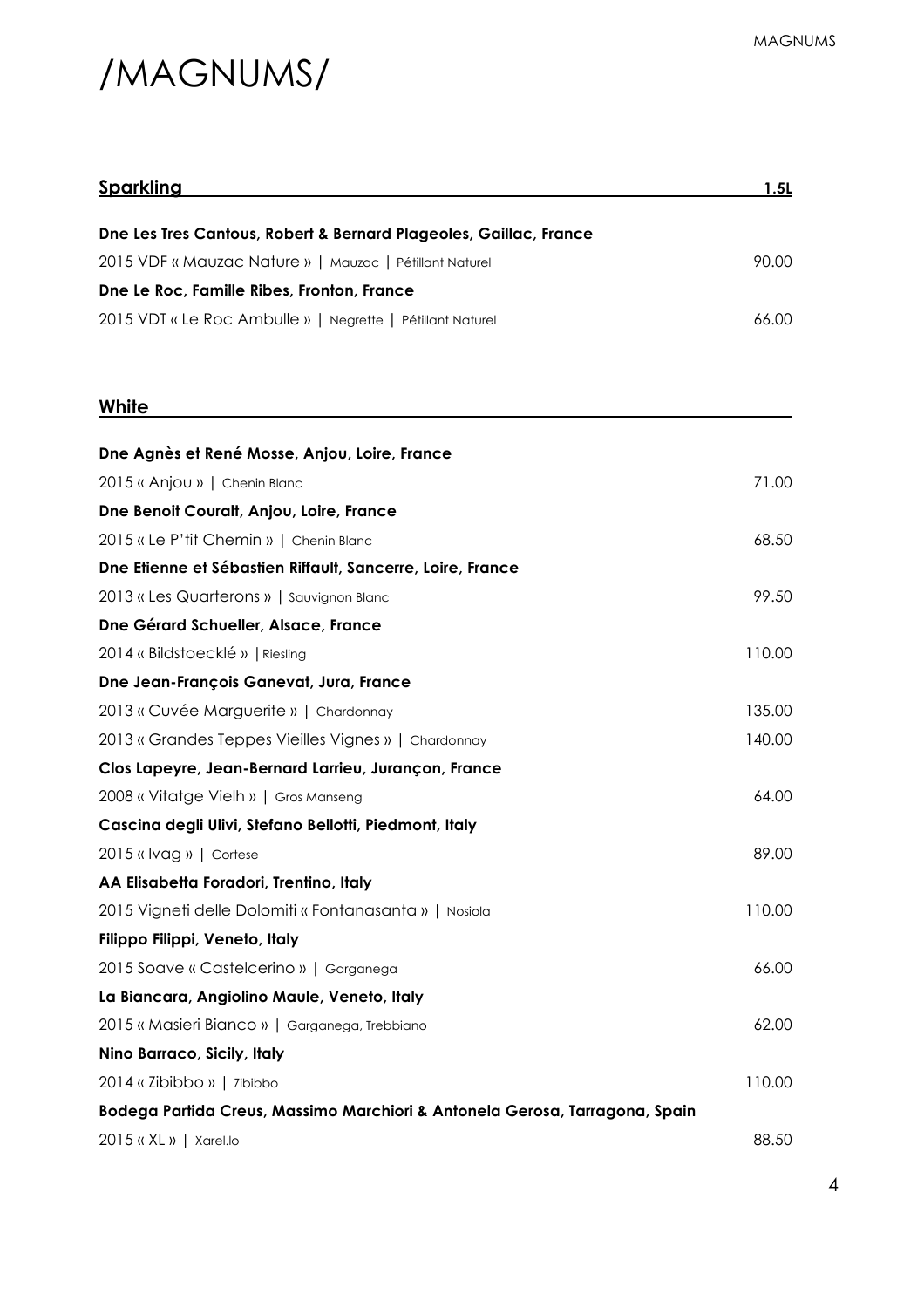**Dne Jean Foillard, Beaujolais, France**

**Dne Anne & Jean-François Ganevat, Beaujolais & Jura, France**

#### **Orange**

| Dario Princic, Collio, Friuli-Venezia Giulia, Italy             |        |
|-----------------------------------------------------------------|--------|
| 2012 IGT « Pinot Grigio »   Pinot Grigio                        | 110.00 |
| Josko Gravner, Collio, Friuli-Venezia Giulia, Italy             |        |
| 2006 IGT « Ribolla »   Ribolla Gialla                           | 220.00 |
| Damijan Podversic, Collio, Friuli-Venezia Giulia, Italy         |        |
| 2008 IGT « Bianco Kaplja »   Chardonnay, Friulano, Malvasia     | 143.50 |
| AA Zidarich, Carso, Friuli-Venezia Giulia, Italy                |        |
| 2011 IGT « Vitovska »   Vitovska                                | 107.00 |
| Cantina Giardino, Campania, Italy                               |        |
| 2013 « T' Ara Rà »   Greco                                      | 112.00 |
| Frank Cornelissen, Mt Etna, Sicily                              |        |
| 2015 « MunJebel »   Grecanico Dorato, Carricante                | 156.00 |
| Beckham Estate Vineyard, Annedria & Andrew Beckham, Oregon, USA |        |
| 2014 « Amphora »   Pinot Gris                                   | 121.00 |
| Rosé                                                            |        |
| Cantina Giardino, Campania, Italy                               |        |
| 2015 « Volpe Rosa »   Coda di Volpe Rossa                       | 120.00 |
| Red                                                             |        |
| Dne Benoît Courault, Anjou, Loire, France                       |        |
| 2015 « Tabeneaux »   Cabernet Franc, Grolleau                   | 68.50  |
| Dne Catherine et Pierre Breton, Bourgueil, Loire, France        |        |
| 2014 « Trinch »   Cabernet Franc                                | 59.00  |
| Dne Jean-François Ganevat, Jura, France                         |        |
| 2014 « Plein Sud »   Trousseau                                  | 133.00 |
| Dne de la Borde, Julien Mareschal, Jura, France                 |        |
| 2014 « Côte de Feule »   Poulsard                               | 100.00 |
| Dne Michel Gahier, Jura, France                                 |        |
| 2014 « Berenger »   Trousseau                                   | 98.50  |
|                                                                 |        |

2015 Morgon « Côte du Py » | Gamay 111.00

2014 « Madelon » | Gamay, Jurassic Oddities 114.00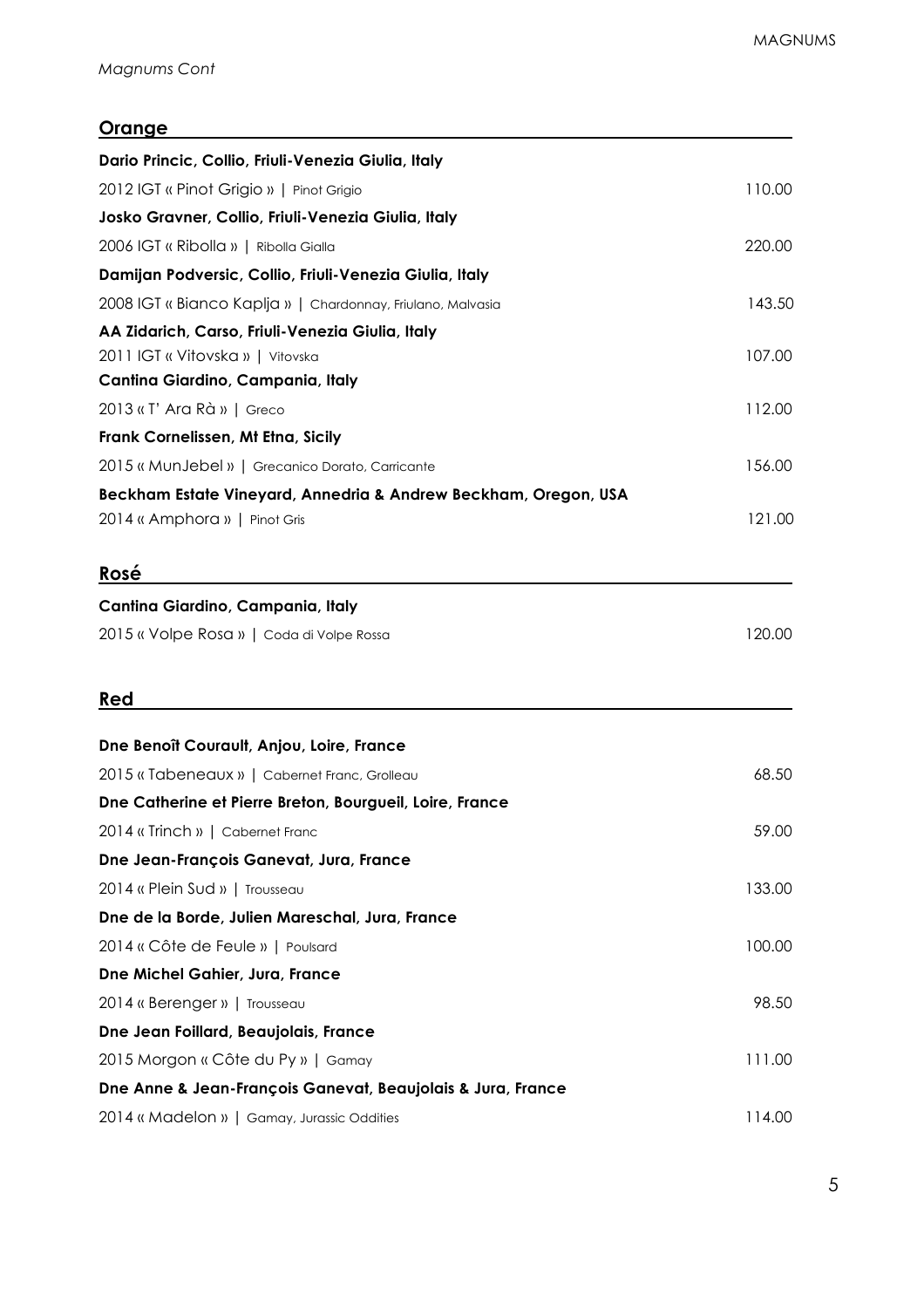| Dne de la Cadette, Catherine & Jean Montanet, Burgundy, France              |        |
|-----------------------------------------------------------------------------|--------|
| 2014 Bourgogne « Cuveé Garance »   Pinot Noir                               | 95.00  |
| Les Trois Barbus, Coulet, Bruyeres & Villeneuve, Rhône, France              |        |
| 2014 VDF « 3 Barbus »   Syrah, Mourvèdre                                    | 150.00 |
| Dne du Coulet, Matthieu Barret, Northern Rhône, France                      |        |
| 2011 Cornas « Gore »   Syrah                                                | 276.00 |
| Dne Gramenon, Michele Aubrey-Laurent, Southern Rhône, France                |        |
| 2015 Côtes-du-Rhône « La Memé Ceps Centenaire »   Grenache                  | 128.50 |
| Dne des Foulards Rouges, Jean-François Nicq, Languedoc-Roussillon, France   |        |
| 2015 « Frida »   Carignan, Grenache                                         | 70.50  |
| Dne des Tre Cantous, Robert & Bernard Plageoles, Gaillac, France            |        |
| 2014 « Braucol »   Braucol                                                  | 70.00  |
| Cavallotto, Piedmont, Italy                                                 |        |
| 2008 Barolo Riserva Bricco Boschis « Vigna San Giuseppe »   Nebbiolo        | 260.00 |
| Cooperativa Valli Unite, Piedmont, Italy                                    |        |
| 2014 « Custieu »   Barbera                                                  | 60.00  |
| La Stoppa, Elena Pantaleoni, Emilia-Romagna, Italy                          |        |
| 2009 « Macchiona »   Barbera, Bornada                                       | 110.00 |
| Montevertine, Martino Manetti, Chianti Classico, Tuscany, Italy             |        |
| 2014 « Pian del Ciampolo »   Sangiovese                                     | 106.00 |
| Il Paradiso di Manfredi, Tuscany, Italy                                     |        |
| 2008 « Brunello di Montalcino »   Sangiovese                                | 210.00 |
| AA COS, Giusto Occhipinti, Sicily, Italy                                    |        |
| 2014 « Cerasuolo di Vittoria »   Nero d'Avola, Frappato                     | 75.50  |
| Vino di Anna, Anna Martens, Mt Etna, Sicily, Italy                          |        |
| 2014 « Rosso »   Nerello Mascalese                                          | 110.50 |
| Bodega Partida Creus, Massimo Marchiori & Antonela Gerosa, Tarragona, Spain |        |
| 2014 « GR »   Garrut Tinto                                                  | 88.50  |
| Sao del Coster, Priorat, Spain                                              |        |
| 2015 « Pim Pam Poom »   Garnacha                                            | 76.00  |
| Testalonga, Craig Hawkins, Swartland, South Africa                          |        |
| 2015 « King of Grapes »   Grenache                                          | 86.50  |
| Bow & Arrow, Scott & Dana Frank, Portland, USA                              |        |
| 2015 « Rhinestones »   Pinot Noir, Gamay                                    | 86.50  |
| 2015 « Air Guitar »   Cabernet Franc, Cabernet Sauvignon                    | 86.50  |
|                                                                             |        |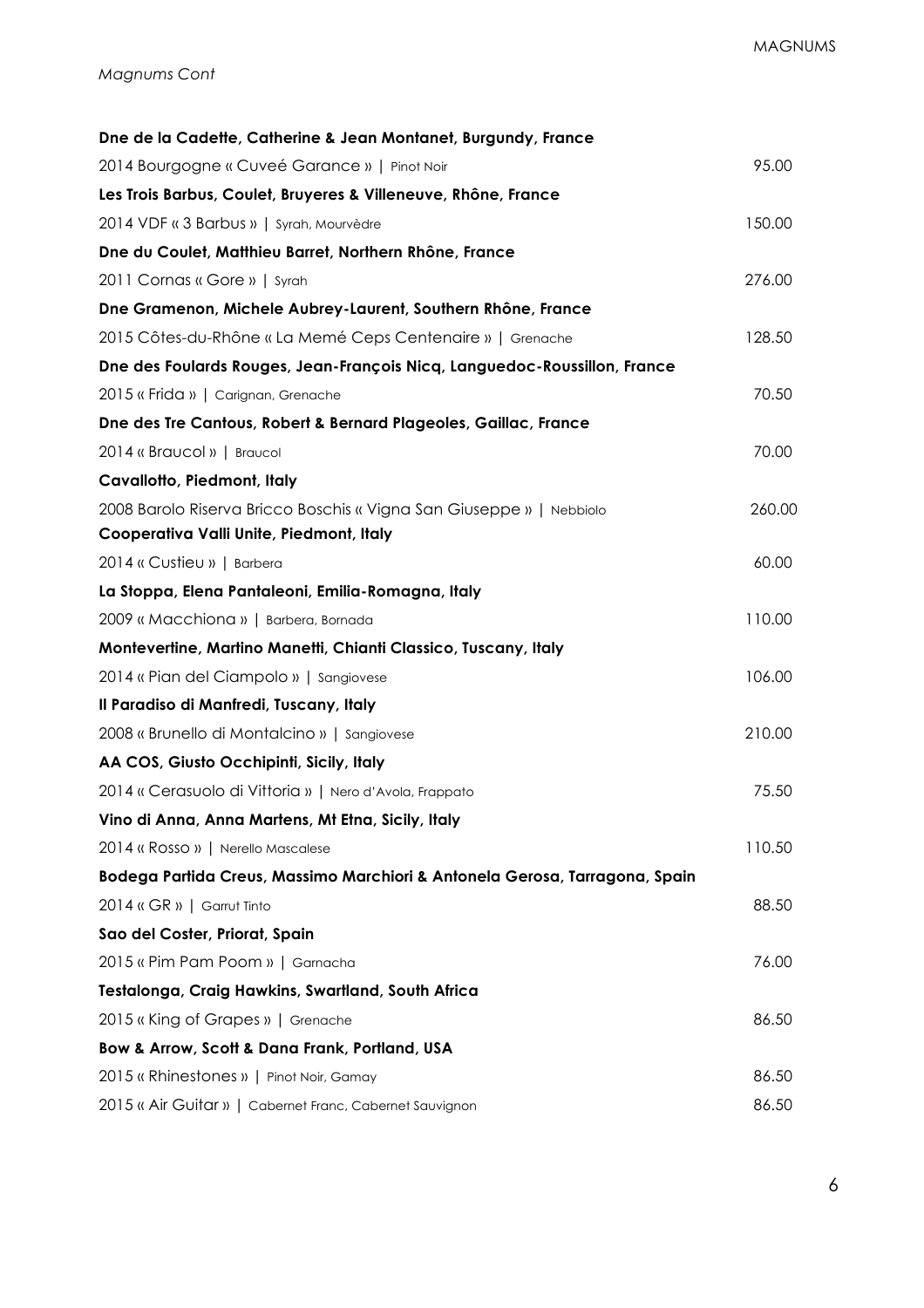### /CHAMPAGNE & OTHER BUBBLES/

Champagne! The king of sparkling wine (or at least he thinks he is). Elegant, refined, classic. Bubbles a-plenty. Rich, smooth, creamy, round. A buttery, biscuit base. A fresh-cut melon here, a sprinkling of toasted almonds there. No alarms and no surprises, please…. **Also**

Our *méthode traditionelles* let other grapes sparkle. There's richness and dryness you'd expect from Champagne but with the diversity of other expressions of grape and terroir. *Méthod charmat,* used for some of our Italian bubbles, offers a delicate sparkle, effervescing rather than erupting (think *pfff* rather than *pop*) and are made to be drunk young. For a bit more funk to your fizz, try a Pet'Nat. Our pétillant naturels are the chocolate box of the sparkling world – you never know what you're gonna get: Pink, orange or white, super fizz or slight sparkle, firm and just-ripe or sweet and juicy. A bubble for everyone.

| <b>CHAMPAGNE</b>                                                                   |        |
|------------------------------------------------------------------------------------|--------|
| <b>Demarne-Frison, Ville Sur Arce</b>                                              |        |
| NV Blanc de Blancs « Lalore »   Chardonnay                                         | 82.00  |
| Pierre Gerbais, Côte des Bars                                                      |        |
| NV Réserve « Non Dosée »   Pinot Noir, Chardonnay, Pinot Blanc                     | 70.00  |
| Marie-Courtin, Dominique Moreau, Côte des Bars                                     |        |
| (2013) NV « Résonance »   Pinot Noir                                               | 79.00  |
| (2012) NV « Concordance »   Pinot Noir                                             | 115.50 |
| La Closerie, Jerome Prevost, Reims                                                 |        |
| NV Extra-Brut « Les Beguines »   Pinot Meunier, Pinot Noir, Pinot Gris, Chardonnay | 110.00 |
| Laherte Frères, Vallée de la Marne                                                 |        |
| (2010) NV Extra Brut « Les Empreintes »   Pinot Noir, Chardonnay                   | 103.50 |
| Vouette et Sorbée, Bertrand Gautherot, Aube                                        |        |
| NV Extra Brut « Fidèle »   Pinot Noir                                              | 97.50  |
| <b>CHAMPAGNE ROSÉ</b>                                                              |        |
| Benoît Lahaye, Montagne de Reims                                                   |        |
| (2011) NV Extra Brut « Rosé de Maceration »   Pinot Noir, Pinot Meunier            | 76.00  |
| <b>MÉTHODE TRADITIONNELLE</b>                                                      |        |
| Dne Catherine et Pierre Breton, Bourgueil, Loire, France                           |        |
| NV Vouvray « La Dilettante »   Chenin Blanc                                        | 42.00  |
| Dne Jean-François Ganevat, Côtes-du-Jura, France                                   |        |
| NV « La Combe »   Chardonnay                                                       | 53.50  |
| 1701 Franciacorta, Lombardy, Italy                                                 |        |
| NV DOCG « Saten »   Chardonnay                                                     | 53.50  |
| I Vigneri, Salvo Foti, Mt. Etna, Sicily, Italy                                     |        |
| 2014 « Vinudilice »   Minnella Bianca, Grecanico, Minnella Rossa, Alicante,        | 63.00  |
| Loxarel, Penedes, Spain                                                            |        |
| 2002 Gran Reserva « 109 »   Xarel.lo                                               | 106.50 |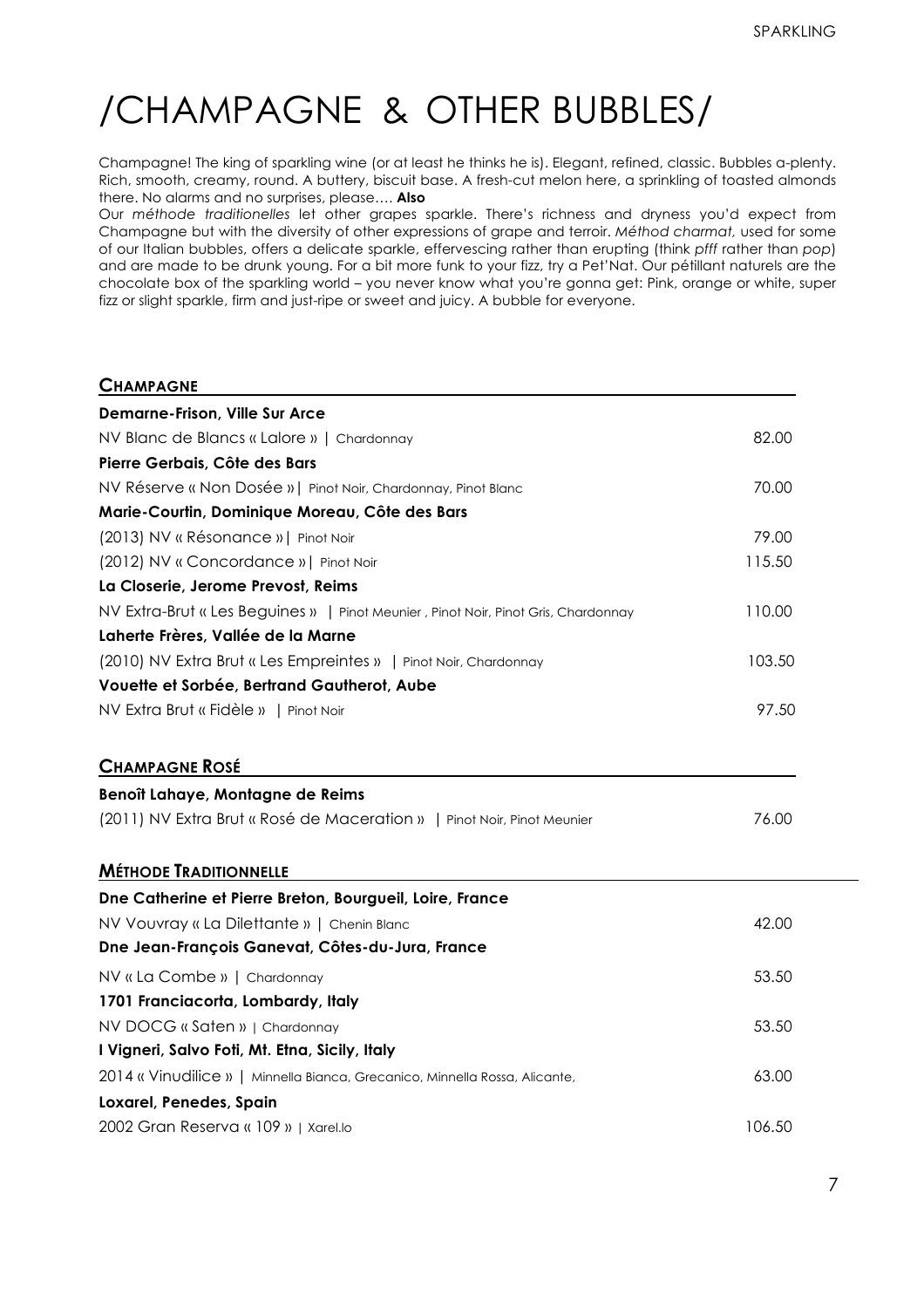| Recaredo, Mata Casanovas, Alt Penedes, Spain                             |       |
|--------------------------------------------------------------------------|-------|
| 2010 Brut Nature Gran Reserva « Terrers »   Xarel.lo, Macabeu, Parellada | 57.00 |
| <b>Ancre Hill, Monmouthshire, Wales</b>                                  |       |
| 2009 « Blanc de Blanc »   Chardonnay                                     | 67.50 |
| 2010 « Blanc de Noirs »   Pinot Noir                                     | 67.50 |

| PÉTILLANT NATUREL WHITE                                            |       |
|--------------------------------------------------------------------|-------|
| La Grapperie, Renaud Guettier, Coteaux du Loir, Loire, France      |       |
| 2013 « La Bueilloise »   Chenin Blanc, Pineau d'Aunis              | 54.50 |
| Château Tour des Gendres, Luc de Conti, Bergerac, France           |       |
| 2015 VDF « Pet Nat »   Sauvignon Blanc                             | 33.00 |
| Dne des Tres Cantous, Robert & Bernard Plageoles, Gaillac, France  |       |
| 2015 « Mauzac Nature »   Mauzac                                    | 45.00 |
| Casa Belfi, Albino Amarni, Veneto, Italy                           |       |
| 2016 « Prosecco Col Fondo »   Glera                                | 34.00 |
| La Biancara, Angiolino Maule, Veneto, Italy                        |       |
| 2016 « Garg'n'go »   Garganega                                     | 38.50 |
| Vittorio Graziano, Emilia-Romagna, Italy                           |       |
| 2015 « Ripa di Sopravento »   Trebbiano and others                 | 49.00 |
| Barranco Oscuro, Manuel & Lorenzo Valenzuela, Sierra Nevada, Spain |       |
| 2015 « La Traviesa Burbujas »   Vigiriega                          | 37.50 |
| Jauma, James Erskine, Adelaide Hills, Australia                    |       |
| 2016 « Pet Nat »   Chenin Blanc                                    | 39.50 |
| La Garagista, Deirdre Heekin & Caleb Barker, Vermont, USA          |       |
| 2014 « Grace and Favour »   La Crescent                            | 69.00 |

#### **PÉTILLANT NATUREL ROSÉ**

| Dne Agnès & René Mosse, Anjou, Loire, France           |       |
|--------------------------------------------------------|-------|
| NV « Moussamoussettes »   Grolleau                     | 48.50 |
| Dne Le Batossay, Baptiste Cousin, Anjou, Loire, France |       |
| 2015 « Puppet Nat »   Grolleau Gris                    | 56.00 |
| Dne Jean Maupertuis, Côtes-d'Auvergne, France          |       |
| 2016 VDT « Pink Bulles »   Gamay                       | 39.50 |
| Dne Le Roc, Famille Ribes, Fronton, France             |       |
| 2015 VDT « Le Roc' Ambulle »   Negrette                | 33.00 |

#### **PÉTILLANT NATUREL RED**

#### **La Stoppa, Elena Pantaleoni, Emilia-Romagna, Italy**

2014 IGT « Trebbiolo » | Barbera, Bonarda 32.00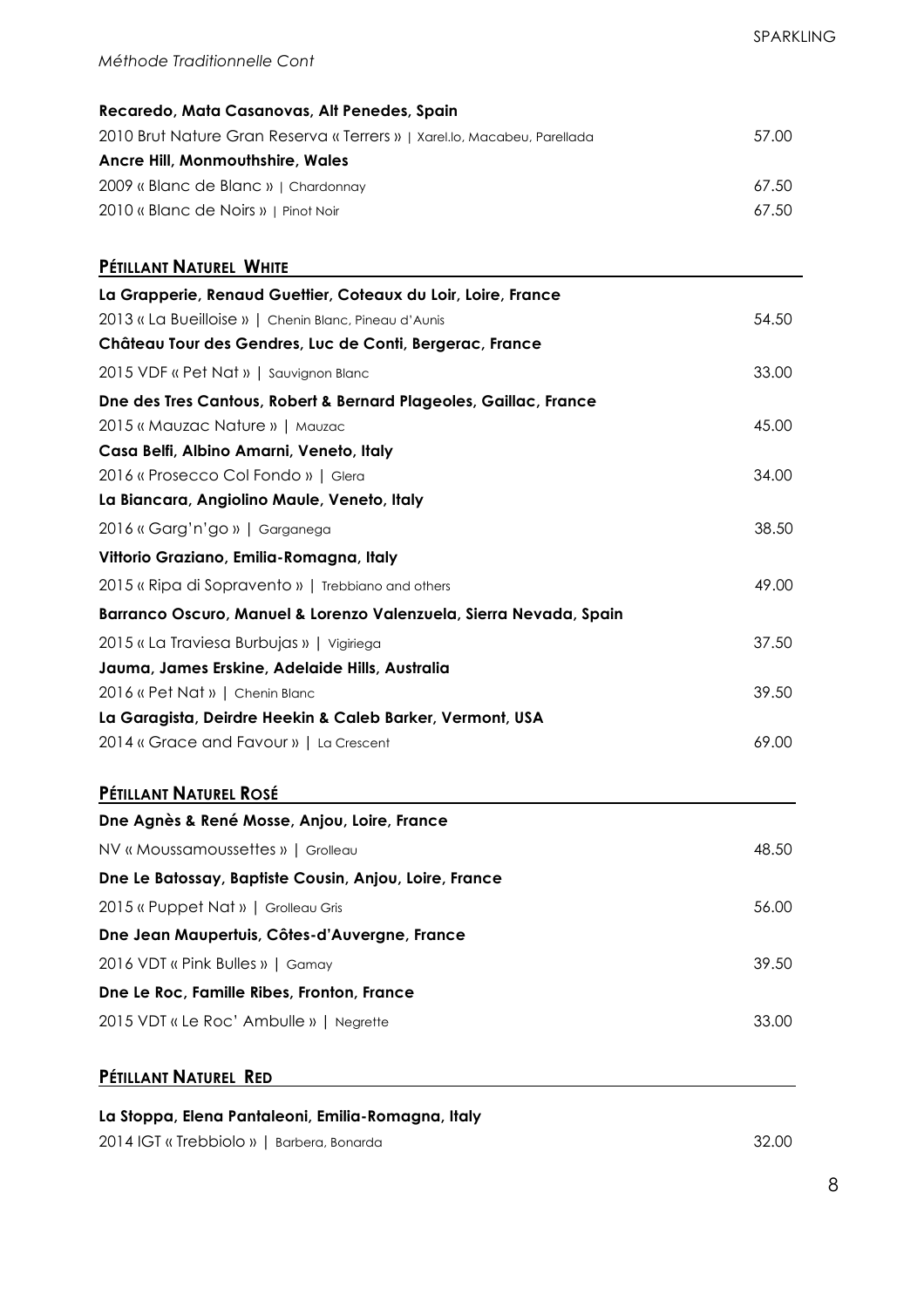### /LOIRE/

One big river and the Atlantic ocean. Warmth and wetness. A cool climate and unpronounceable soils: Phthanites, tuffeau, schist, feldspar. Dry, flint, limestone. Wines truly of the water and the soil. Cool, crisp Sauvignons with a crunch like a bag of cold apples. Chenins that ooze from the glass, rich with molten honey and fallen fruits shined-up with beeswax. Fresh is the word. Morning wines. Breakfast wines. Wines to put on your cornflakes. Muscadet or Melon de Bourgogne should be Melon de la Loire, so at home he is here. Flinty, fresh, clean, with a salty lick from the sea and a smoky kick from the soil

| Dne Luneau Papin, Muscadet                                             |        |
|------------------------------------------------------------------------|--------|
| 2016 « Folle Blanche »   Folle Blanche                                 | 27.00  |
| 2009 « L d'Or »   Melon de Bourgogne                                   | 57.00  |
| Dne de la Pépièr, Marc Ollivier & Remi Branger, Muscadet               |        |
| 2015 « Sur Lie »   Melon de Bourgogne                                  | 29.50  |
| Dne de l'Ecu, Fred Niger, Muscadet                                     |        |
| 2013 « Carpe Diem »   Melon de Bourgogne                               | 80.00  |
| Dne de la Sénéchalière, Marc Pesnot, Muscadet                          |        |
| 2015 VDF « Miss Terre »   Melon de Bourgogne                           | 40.00  |
| Dne Jo Landron, Muscadet                                               |        |
| 2014 Muscadet Sevre-et-Maine « Le Fief du Breil »   Melon de Bourgogne | 44.00  |
| Richard Leroy, Anjou                                                   |        |
| 2014 VDF « Les Noëls de Montbenault »   Chenin Blanc                   | 73.50  |
| Dne Jean-Christophe Garnier, Anjou                                     |        |
| 2015 « La Roche Bézigon »   Chenin Blanc                               | 48.00  |
| 2006 « Les Dreuillées »   Chenin Blanc                                 | 49.00  |
| Sylvie Augereau, Anjou                                                 |        |
| 2015 « Peaux »   Chenin Blanc                                          | 69.00  |
| Dne Agnès & René Mosse, Anjou                                          |        |
| 2015 « Anjou »   Chenin Blanc                                          | 47.50  |
| 2014 Savennières « Arena »   Chenin Blanc                              | 54.00  |
| Dne des Roches Neuves, Thierry Germain, Saumur-Champigny               |        |
| 2015 « Clos Romans »   Chenin Blanc                                    | 90.00  |
| NV « Solera »   Chenin Blanc                                           | 195.00 |
| Les Jardins Esmeraldins, Xavier Caillard, Saumur-Champigny             |        |
| 2004 VDF « Genèse »   Chenin Blanc                                     | 110.00 |
| Dne Catherine et Pierre Breton, Bourgueil                              |        |
| 2015 Vouvray « La Dilettante »   Chenin Blanc                          | 38.00  |
| L'Ange Vin, Jean-Pierre Robinot, Jasnieres                             |        |
| 2013 VDF « L'Iris »   Chenin Blanc                                     | 81.00  |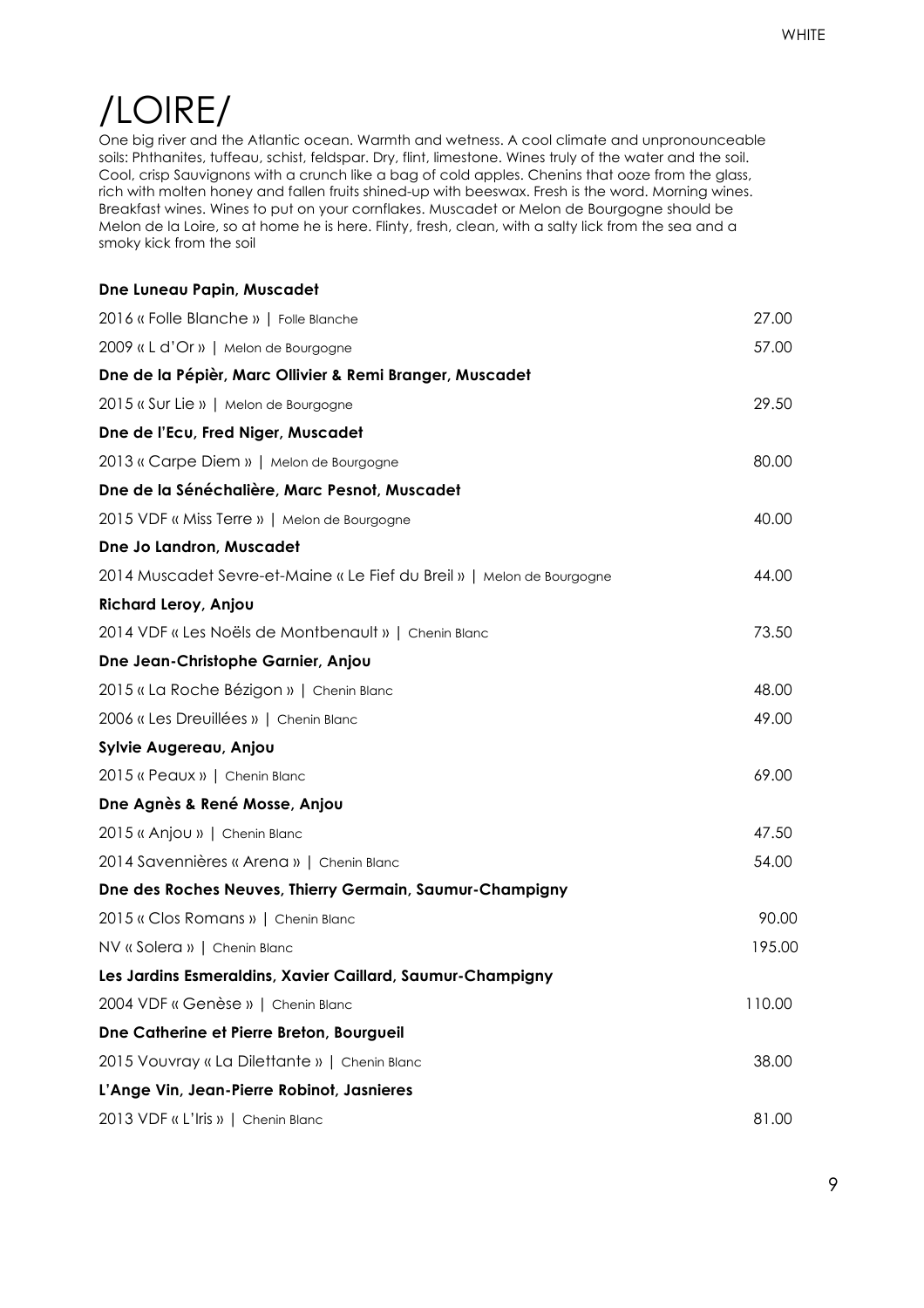#### **Dne Frantz Saumon, Montlouis**

| 2015 « Mineral + »   Chenin Blanc                                 | 48.50 |
|-------------------------------------------------------------------|-------|
| Dne Les Cailloux du Paradis, Claude & Etienne Courtois, Touraine  |       |
| 2012 « Romorantin »   Romorantin                                  | 54.50 |
| 2013 « Racines »   Menu Pineau, Romorantin, Chardonnay, Sauvignon | 57.00 |
| Dne de la Garreliere, Francois Plouzeau, Touraine                 |       |
| 2016 « Le Blanc Mariée »   Sauvignon                              | 34.50 |
| Dne Etienne et Sébastien Riffault, Sancerre                       |       |
| 2012 « Skeveldra »   Sauvignon Blanc                              | 65.00 |

### /ALSACE/

Whites of all shapes and sizes: backbone dry to full flesh. Crisp and clean-fighting to girthy and a little bit grungy. Sometimes sweet, always aromatic. Floral and herby, plump with petroleum - a well-seasoned oil slick direct to the back of your nostrils. Tobacco (and other smokable substances). Hillside slopey wines for frolicking in ponytails and lederhosen.

Not ones to be peach. Unfiltered and unfined, you may even find a twirling strand of ghost-like sediment in the bottom of your Binner… a bit of residual yum!

| Dne Patrick Meyer, Nothalten                |       |
|---------------------------------------------|-------|
| 2015 « Nature »   Sylvaner, Pinot Blanc     | 42.00 |
| Dne Josmeyer, Wintzenheim                   |       |
| 2014 Grand Cru « H »   Pinot Auxerrois      | 63.50 |
| Dne Gérard Schueller, Husseren-Les-Châteaux |       |
| 2014 « Réserve »   Pinot Gris               | 53.50 |
| 2013 « Bildstoecklé »   Riesling            | 55.00 |
| Dne Rietsch, Mittelbergheim                 |       |
| 2014 « Stein »   Riesling                   | 57.00 |
| Dne Pierre Frick, Pfaffenheim               |       |
| 2014 « Sans Soufre »   Pinot Gris           | 47.00 |
| 2013 Grand Cru « Vorbourg »   Riesling      | 56.00 |
| 2002 Avec Soufre « Rot Murlé »   Riesling   | 46.50 |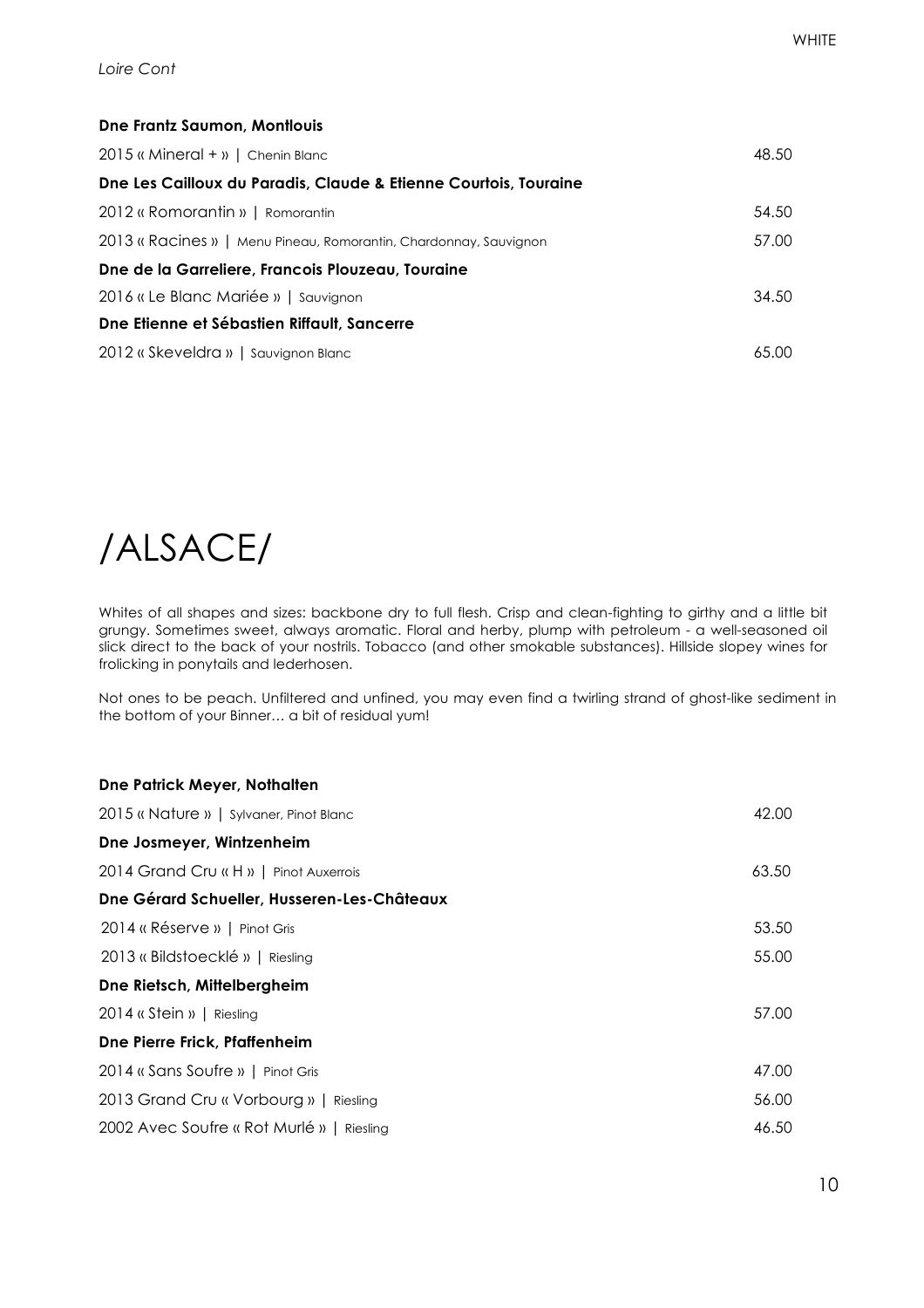### /JURA & SAVOIE/

Jura whites are wines of plenty. Greengage hued lucidity to deep, straw yellow potency. Chardonnay soars here: zesty, zippy and fresh. Savagnin adds a nutty bite and ranges from round and savoury to rich and oozing. In it's sherry-like state – Vin Jaune – it is unctuous and exotic; a banquet of curry spice, walnuts and liquid gold. These are food wines, nay, cheese wines. Thick and golden in the glass, they call for something yellow and crumbly on the plate.

| Dne des Cavarodes, Etienne Thiebaud, Arbois           |        |
|-------------------------------------------------------|--------|
| 2015 « Lumachelles »   Chardonnay                     | 41.50  |
| 2009 « Vin Jaune »   Savagnin                         | 92.00  |
| <b>Dne Jacques Puffney, Arbois</b>                    |        |
| 2007 « Vin Jaune »   Savagnin                         | 85.00  |
| Dne de la Cibellyne, Benoît Royer, Arbois             |        |
| 2011 « Orchis et Voile »   Savagnin, Chardonnay       | 56.00  |
| Dne Jean-François Ganevat, Côtes-du-Jura              |        |
| 2012 « Cuvée Florine »   Chardonnay                   | 59.50  |
| 2010 « Cuvée du Garde »   Chardonnay, Savagnin        | 66.50  |
| 2008 « Cuvée du Pépé »   Chardonnay                   | 115.00 |
| 2006 « Cuvée Prestige »   Savagnin                    | 91.00  |
| Marie-Pierre Chevassu, Côtes-du-Jura                  |        |
| 2014 « Sous Voile »   Chardonnay                      | 37.50  |
| 2008 « Château-Chalon »   Savagnin                    | 67.50  |
| Didier Grappe, Côtes-du-Jura                          |        |
| 2015 « Ouillé »   Savagnin                            | 54.00  |
| Les Granges Paquenesses, Côtes-du-Jura                |        |
| 2014 « La Mamette »   Chardonnay                      | 52.00  |
| Anne & Jean-François Ganevat, Jura, Burgundy & Alsace |        |
| 2015 « Kopin! »   Chardonnay, Riesling                | 46.00  |
| 2013 « La Zaune à Dédée »   Savagnin, Gewürtztraminer | 68.00  |
| <b>Dne Giachino, Savoie</b>                           |        |
| 2015 « Monfarina »   Jacquère                         | 41.00  |
| 2014 « Altesse »   Altesse                            | 48.00  |
| Dne Belluard, Ayse, Savoie                            |        |
| 2015 « Les Alpes »   Gringet                          | 55.00  |
| Dne Gilles Berlioz, Chignin, Savoie                   |        |
| 2011 « Les Filles »   Bergeron                        | 68.00  |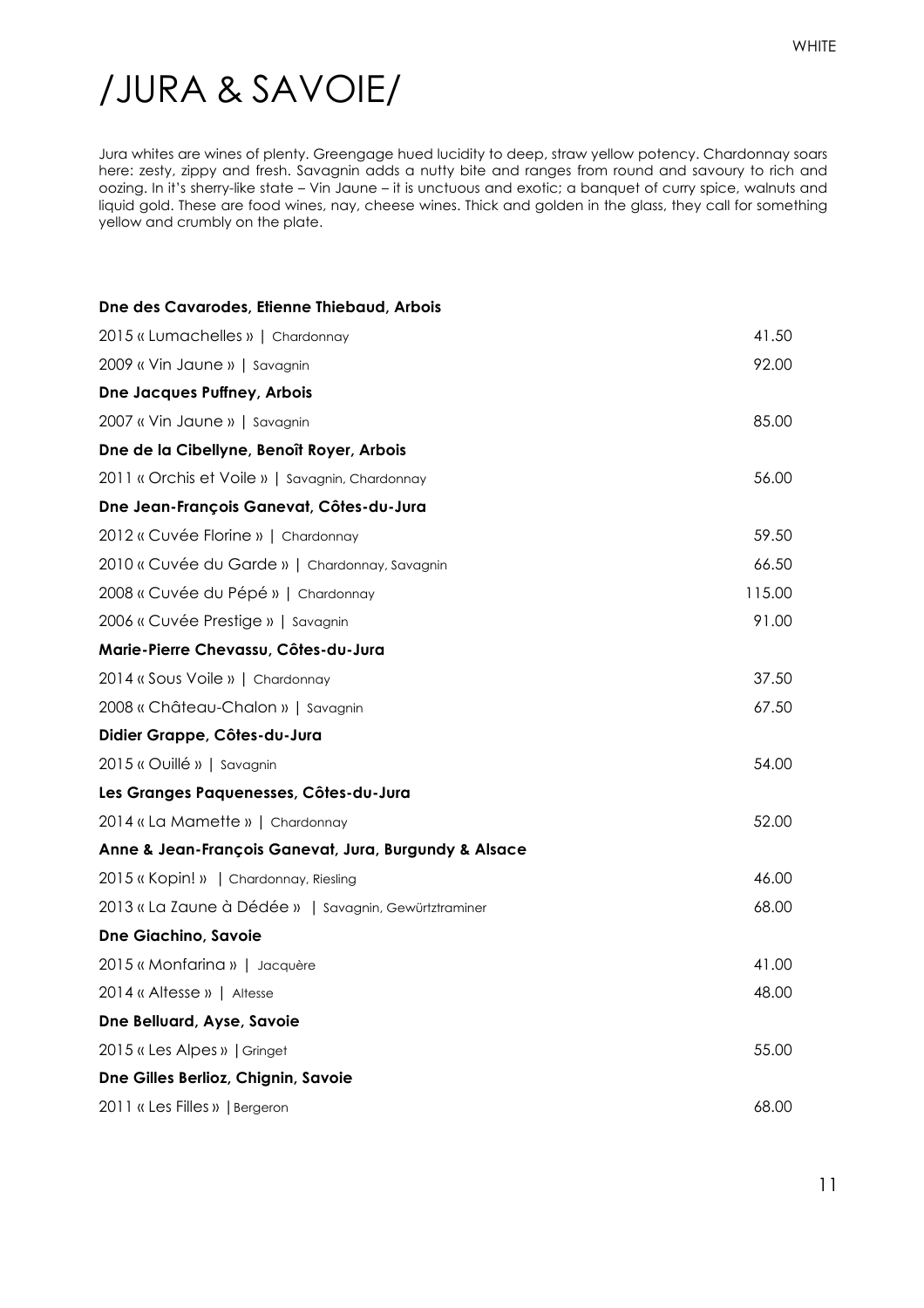### /BURGUNDY & BEAUJOLAIS/

One white: Chardonnay (droplets of Aligote and Melon).

Wines of a world class with price tags to match. Badge-wearing Burgundy. Names, appellations and crus that I want to stitch on to my brownie sash. Vineyards cut into parcels and packets, pieces and lots. A Russian Doll or can of worms affair. Never has drinking a wine felt so much like a school lesson. Oh, but it's worth it.

| Dne du Corps de Garde, Ghislaine & Jean-Hugues Goisot, Côtes d'Auxerre |        |
|------------------------------------------------------------------------|--------|
| 2015 Bourgogne « Aligoté »   Aligoté                                   | 38.00  |
| Le Vendangeur Masqué, Alice & Olivier de Moor, Chablis                 |        |
| 2015 « Chablis »   Chardonnay                                          | 53.50  |
| <b>Frederic Cossard, Saint-Romain</b>                                  |        |
| 2015 Puligny-Montrachet 1er Cru « Les Folatières »   Chardonnay        | 130.00 |
| <b>Dne Henri &amp; Gilles Buisson, Beaune</b>                          |        |
| 2012 Saint Romain « Absolu »   Chardonnay                              | 58.00  |
| Dne Catherine et Dominique, Saint-Aubin                                |        |
| 2014 Saint-Aubin « En Vesvau »   Chardonnay                            | 72.50  |
| Sextant, Julien Altaber, Saint-Aubin                                   |        |
| 2015 Bourgogne « La Fleur au Verre »   Chardonnay                      | 52.00  |
| Dne Gilles et Catherine Vergé, Mâcon                                   |        |
| 2010 VDF « Vieilles Vignes »   Chardonnay                              | 62.00  |
| Dne Céline et Laurent Tripoz, Mâcon                                    |        |
| 2016 Mâcon Loché « Cuvée du Clocher »   Chardonnay                     | 44.50  |
| 2014 Pouilly Loché « 1ère Cru Réserve »   Chardonnay                   | 55.50  |
| Dne Phillipe & Gerard Valette, Mâcon                                   |        |
| 2011 « Pouilly Fuissé »   Chardonnay                                   | 61.00  |

#### **Dne de Botheland, Beaujolais**

2015 Beaujolais Villages « Le Blanc » | Chardonnay 43.00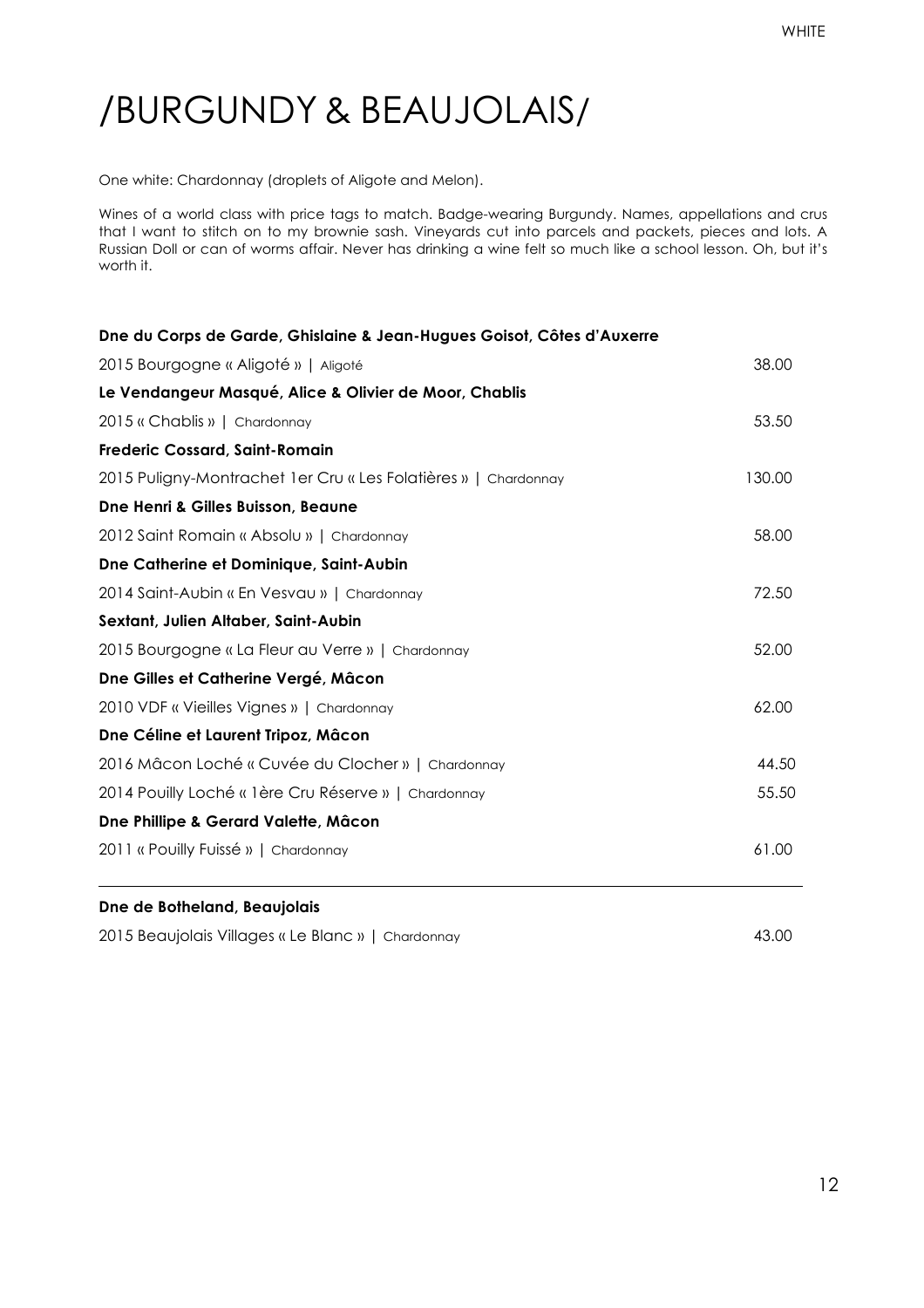13

# /RHÔNE**/**

Liquid sunshine whites. Soft, warm, long. Baskets of apricots and peaches, blousey white blooms and jasmine blossom. The moment freshness turns to ripeness. Sprinklings of spice and herbs; a touch of the exotic. Sunset wines. Shoes off, toes in the sand wines. Softened warmth. Strong but silent types. Poised. Powerful but peaceful.

Cockle-warming wines for when you forgot your cardigan.

| Les Champs Libres, Dard et Souhaut, Ardèche                        |       |
|--------------------------------------------------------------------|-------|
| 2012 Saint Peray « Tranquille »   Marsanne, Roussanne              | 46.00 |
| Dard & Ribo, Crozes-Hermitage                                      |       |
| 2015 « Saint Joseph »   Roussanne                                  | 62.50 |
| Le Vendangeur Masqué, Alice & Olivier de Moor, Ardèche & Languedoc |       |
| 2016 « Melting Potes »   Viognier, Grenache Blanc, Clairette       | 41.00 |

### /LANGUEDOC-ROUSSILLON & SOUTH WEST/

South-facing whites, Mediterranean in their outlook. Long-lunchers, siesta-takers. Strong-minded, straighttalking wines. Wines that might give you a clip round the ear if you forget your manners. Wines of character and spirit. Proud wines. Wines you know you're drinking. Rich, robust, long. Fresh and zippy to dense and dirty. Unctuous, throat-coating whites folded with dried herbs: thyme, lavender, rosemary, a pinch of fennel and a waft of hay. Velveteen length with a more than occasional schling of acidity.

### **Dne Didier Barral, Faugères** 2013 VDP de l'Herault « Blanc » | Terret Gris, Terret Blanc, Viognier, Roussanne 56.00 **Dne Le Roc des Anges, Marjorie Gallet, Côtes du Roussillon Villages** 2015 Côtes Catalanes Vieilles Vignes « Llum » | Grenache Gris, Macabeu 47.00 **Dne Matassa, Tom Lubbe, Côtes du Roussillon** 2015 VDP des Côtes Catalanes « Marguerite » | Muscat Petit-Grains, Muscat d'Alexandria 53.00 **Dne de Majas, Agnes & Alain Carrere, Côtes du Roussillon** 2016 VDP des Côtes Catalanes « Blanc » | Macabeu, Rolle, Carignan Blanc 32.00 **Dne des Foulards Rouges, Jean-François Nicq, Côtes du Roussillon** 2016 « Le Soif du Mal » | Muscat, Macabeo, Grenache Blanc 41.00 **Dne Nicolas Carmarans, Aveyron** 2014 « Selves » | Chenin Blanc 51.00 **Château Tour des Gendres, Luc de Conti, Bergerac**  2015 « Cuvée des Conti » | Sèmillon, Sauvignon, Muscadelle 31.00 **Clos Lapeyre, Jean-Bernard Larrieu, Jurançon** 2016 « Jurançon Sec » | Gros Manseng 32.00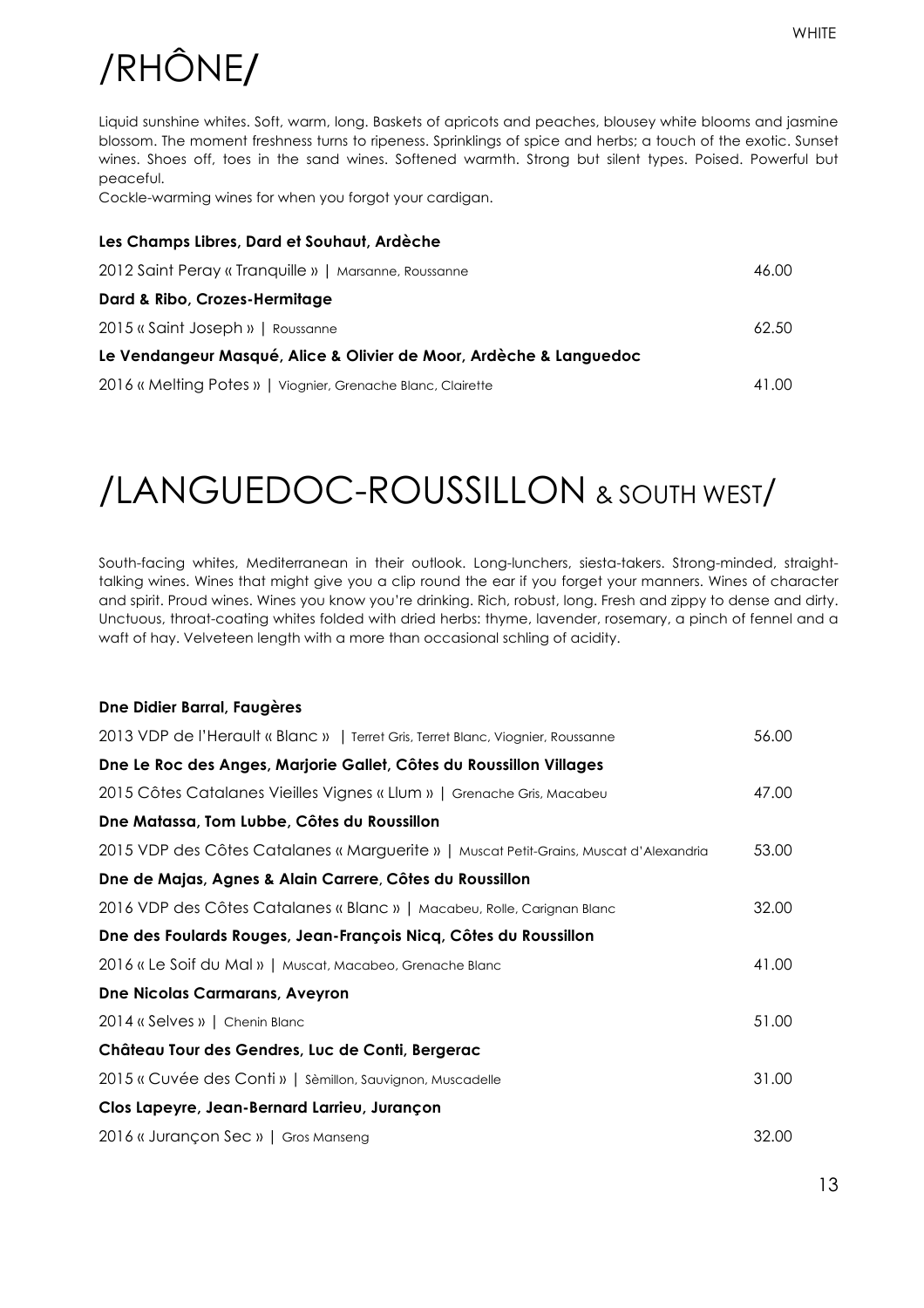### /ITALY/

#### **NORTHERN ITALY**

North Italy represents a melting pot of wine styles. Like a neighbour borrowing cups of sugar, Italy leans over his fences into France, Switzerland, Austria and Slovenia and tests his roots in the waters. It's a mixed bag of whites with glacial, mountain dew offerings from Valle d'Aosta and Alto-Adige. Fresh, clean and glinting wines that could feature in fabric conditioner adverts; all mountainside strolls in floaty dresses amongst alpine flowers and just-cleaned sheets.

| Cascina degli Ulivi, Stefano Bellotti, Piedmont               |       |
|---------------------------------------------------------------|-------|
| $2015$ « $V$ ag »   Cortese                                   | 44.50 |
| Alessandra Bera e Figli, Piedmont                             |       |
| 2015 VDT « Arcese »   Favorita, Arnese, Cortese               | 34.50 |
| Elisabetta Foradori, Trentino                                 |       |
| 2015 Vigneti Delle Dolomiti IGT « Fuoripista »   Pinot Grigio | 53.50 |
| <b>Daniele Piccinin, Veneto</b>                               |       |
| 2013 « Montemagro »   Durella                                 | 54.50 |
| La Biancara, Angiolino Maule, Veneto                          |       |
| 2016 « Masieri »   Garganega, Trebbiano                       | 31.00 |
| Filippo Filippi, Veneto                                       |       |
| 2015 Soave « Castelcerino »   Garganega                       | 33.00 |
| 2015 « Turbiana »   Trebbiano                                 | 45.00 |
|                                                               |       |

#### **Marko Fon, Slovenia**

| 2015 « Malvazija »   Malvasia           | 58.50 |
|-----------------------------------------|-------|
| 2014 « Malvazija Selezione »   Malvasia | 84.50 |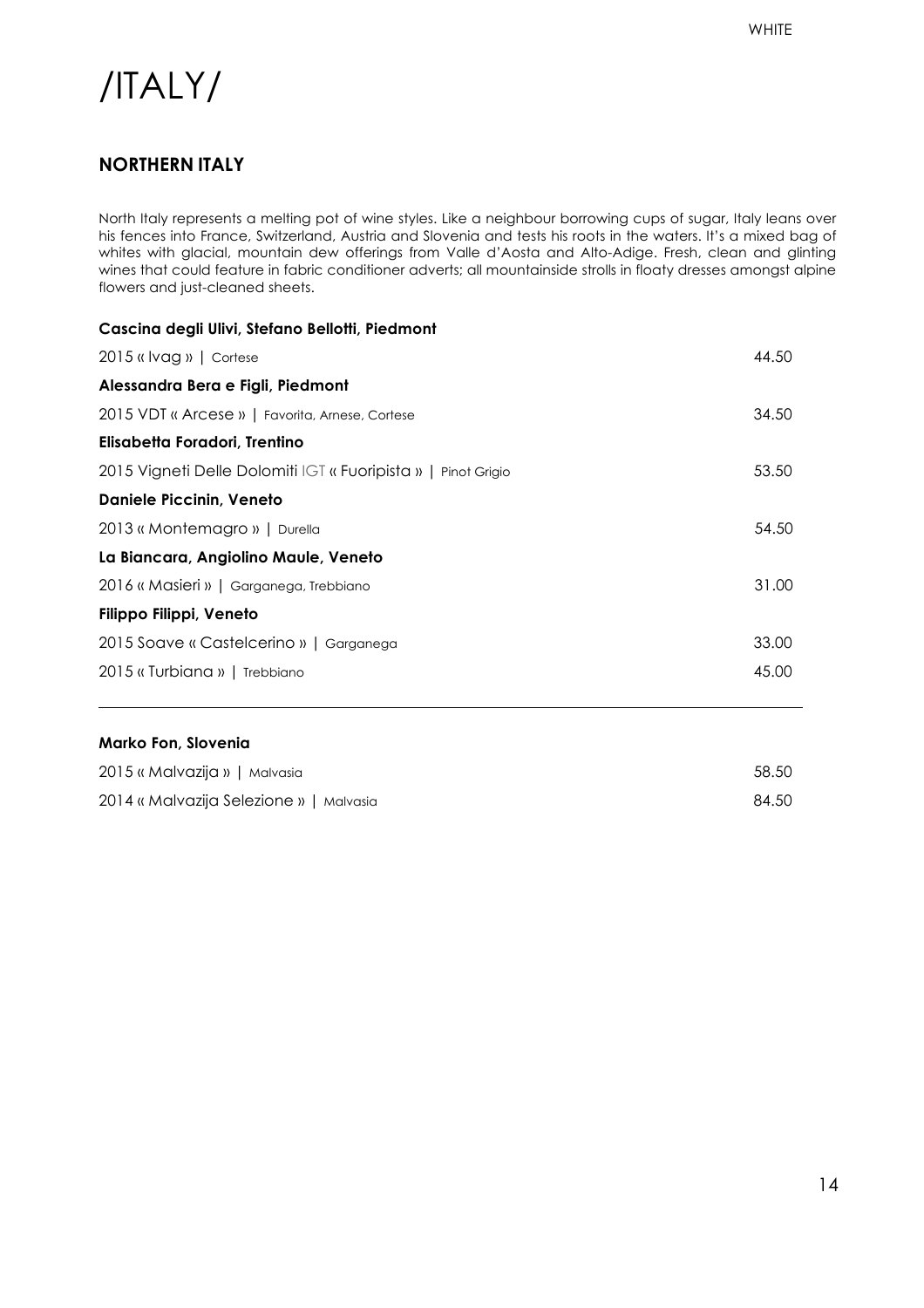#### **CENTRAL ITALY**

Yellowy-greeny white wines. Fresh, crisp and bitey. Bucket-loads of citrus fruits. Sometimes savoury, a grating of parmesan, an almond or two. Wines made for seafood, olive oil and lemon juice. Wines straight off the fishing boat.

| Ciù Ciù, Contrada Ciafone, Marche                             |        |
|---------------------------------------------------------------|--------|
| 2016 Offida Pecorino « Le Merlettaie »   Pecorino             | 28.50  |
| AA La Distesa, Marche                                         |        |
| 2015 « Terre Silvate »   Verdicchio, Trebbiano                | 42.00  |
| Fattoria San Lorenzo, Natalino Crognaletti, Marche            |        |
| 2016 Verdicchio dei Castelli di Jesi « Di Gino »   Verdicchio | 27.50  |
| 2004 « Il San Lorenzo »   Verdicchio                          | 92.50  |
| Lammidia, Abruzzo                                             |        |
| 2015 « Bianchetto »   Trebbiano                               | 39.00  |
| Valentini, Abruzzo                                            |        |
| 2013 « Trebbiano d'Abruzzo »   Trebbiano                      | 150.00 |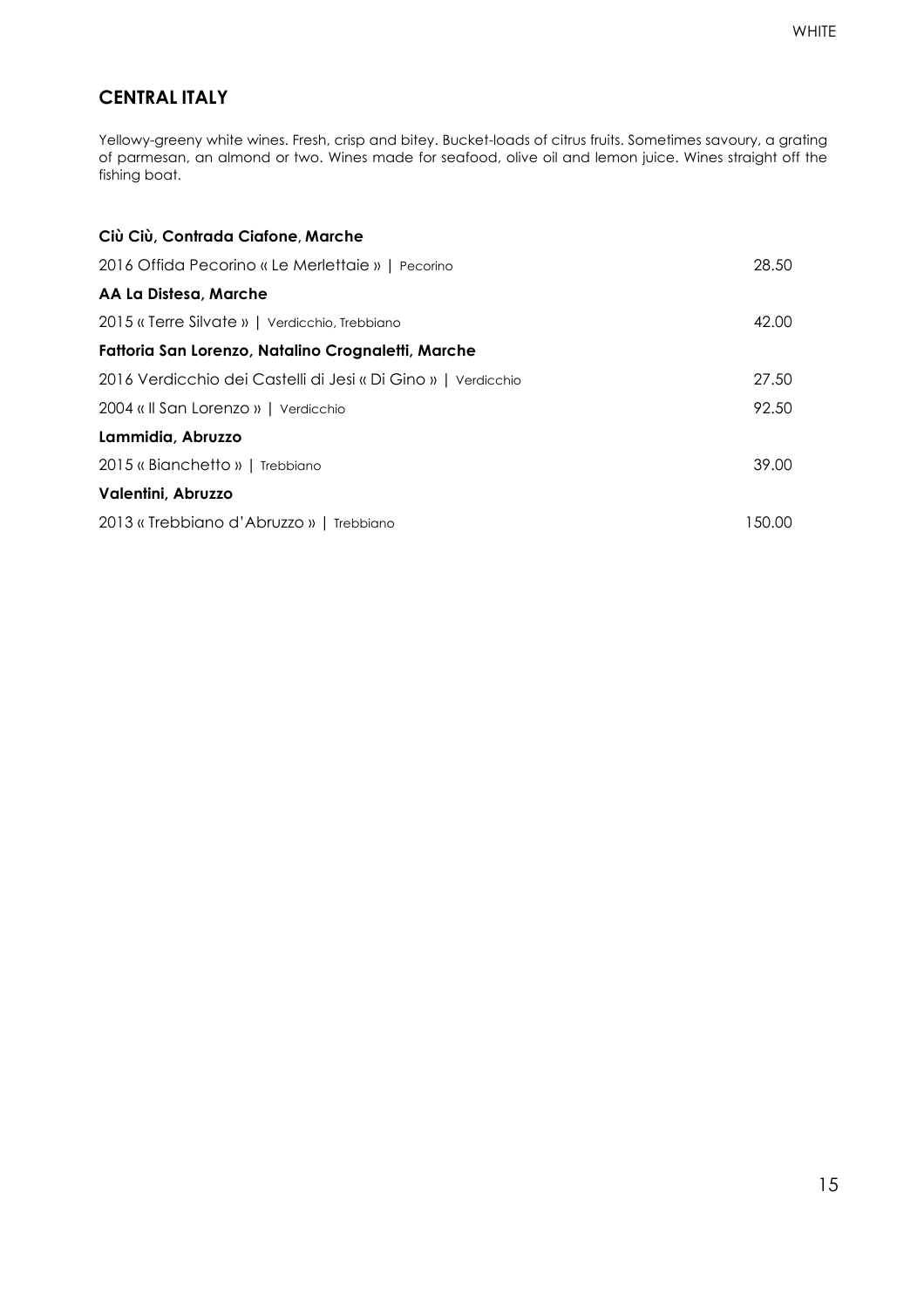#### **SOUTH ITALY & ISLANDS**

Wines too varied to tar with the same brush. Both Sicily (once only noted for its sweet Marsala) and Sardinia (once only noted for… being somewhere near Spain… or France, or maybe it's nearer Africa) are producing some exciting wines made from indigenous, ancient grape varieties. If you've had enough Sauvignon Blanc to tide you over from Sancerre to Malborough and fancy something different, look no further.

| Cantina Giardino, Antonio & Daniela De Gruttola, Campania |       |
|-----------------------------------------------------------|-------|
| 2013 « Gaia »   Fiano                                     | 50.00 |
| Cristiano Guttarolo, Puglia                               |       |
| 2014 « Amphora Bianco »   Trebbiano, Verdeca              | 50.00 |
| Ciello Bianco, Sicily                                     |       |
| 2016 IGP « Ciello Bianco »   Catarratto                   | 26.00 |
| Marco de Bartoli, Sicily                                  |       |
| 2015 « Integer Zibibbo »   Zibibbo                        | 55.00 |
| 2014 « Integer Grillo »   Grillo                          | 57.00 |
| <b>Nino Barraco, Sicily</b>                               |       |
| 2008 « Catarratto »   Catarratto                          | 57.00 |
| AA Lamoresca, Filippo Rizzo, Sicily                       |       |
| 2015 « Bianco »   Vermentino                              | 54.00 |
| <b>Francesco Guccione, Sicily</b>                         |       |
| 2013 « C »   Catarratto                                   | 50.00 |
| I Vigneri, Salvo Foti, Mt. Etna, Sicily                   |       |
| 2014 « Vigna di Milo »   Carricante                       | 58.00 |
|                                                           |       |

### **Ktima Ligas, Pella, Greece** 2014 « Roditis » | Roditis 42.00 2014 « Cuvée Experimental 'LAMDA' » | Roditis, Assyrtiko 46.00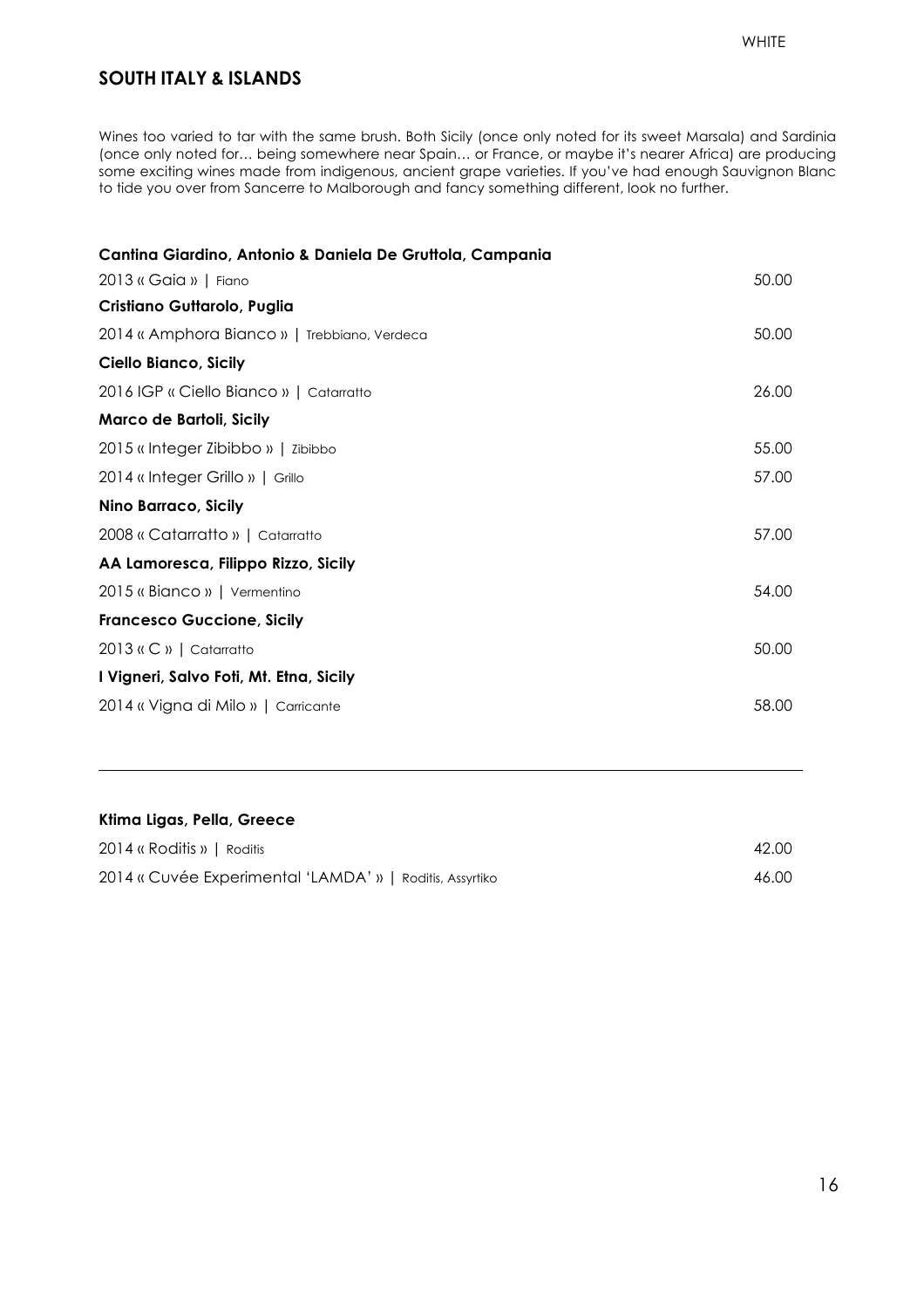## /SPAIN & PORTUGAL/

Voilà**.** Some white wines from somewhere called Spain. From the Catalan lands of the East to the Southern Sierra Nevada, Spain has a wonderfully varied range of white wines. Get to grips with indigenous varieties such as Xarel.lo and Macabeu - ¿Como que no?

| <b>Cellar Credo, Penèdes</b>                                         |       |
|----------------------------------------------------------------------|-------|
| 2014 « Aloers »   Xarel.lo                                           | 40.00 |
| 2014 « Cap Ficat »   Xarel.lo                                        | 50.00 |
| Bodega Partida Creus, Antonela Gerosa & Massimo Marchiori, Tarragona |       |
| $2014$ « $VY$ »   Vinyater                                           | 45.00 |
| Mendall, Laureano Serres, Catalunya                                  |       |
| 2010 « Finca Abeurador »   Macabeu                                   | 51.00 |
| Barranco Oscuro, Manuel & Lorenzo Valenzuela, Sierra Nevada          |       |
| 2013 « V di Valanzuela »   Vigiriega                                 | 48.00 |
| Vale da Capucha, Pedro Marques, Lisboa, Portugal                     |       |
| 2015 « Alvarinho »   Alvarinho                                       | 41.50 |

### /AUSTRIA/

There's something thrillingly afoot in the Austrian wine scene. It is largely confined to Styria (Steirerland) and Burgenland and to a small group of like-minded passionate vignerons in those regions, but they are pushing the boundaries working without sulphur, using skin contact on some wines and extended elevage for complexity. For all of these growers though, it all begins in the vineyard. All the growers speak thoughtfully about how biodynamics appears to help to transmit an earthy quality to the final wine. Certainly, these wines are united by a texture/flavour profile, a warm spiciness, a seasoned mash of clay and pulverised stone. Nothing is added or taken away – just the way we like it.

| Ma Arndorfer, Anna & Martin Arndorfer, Kamptal                         |       |
|------------------------------------------------------------------------|-------|
| 2016 « Handcrafted »   Grüner Veltliner                                | 31.00 |
| Weingut Sepp Muster, Styria                                            |       |
| 2015 « Opok »   Sauvignon Blanc, Morillon, Welschriesling, Muskateller | 46.50 |
| Gut Oggau, Burgenland                                                  |       |
| 2015 « Theodora »   Grüner Veltliner, Welschriesling                   | 56.50 |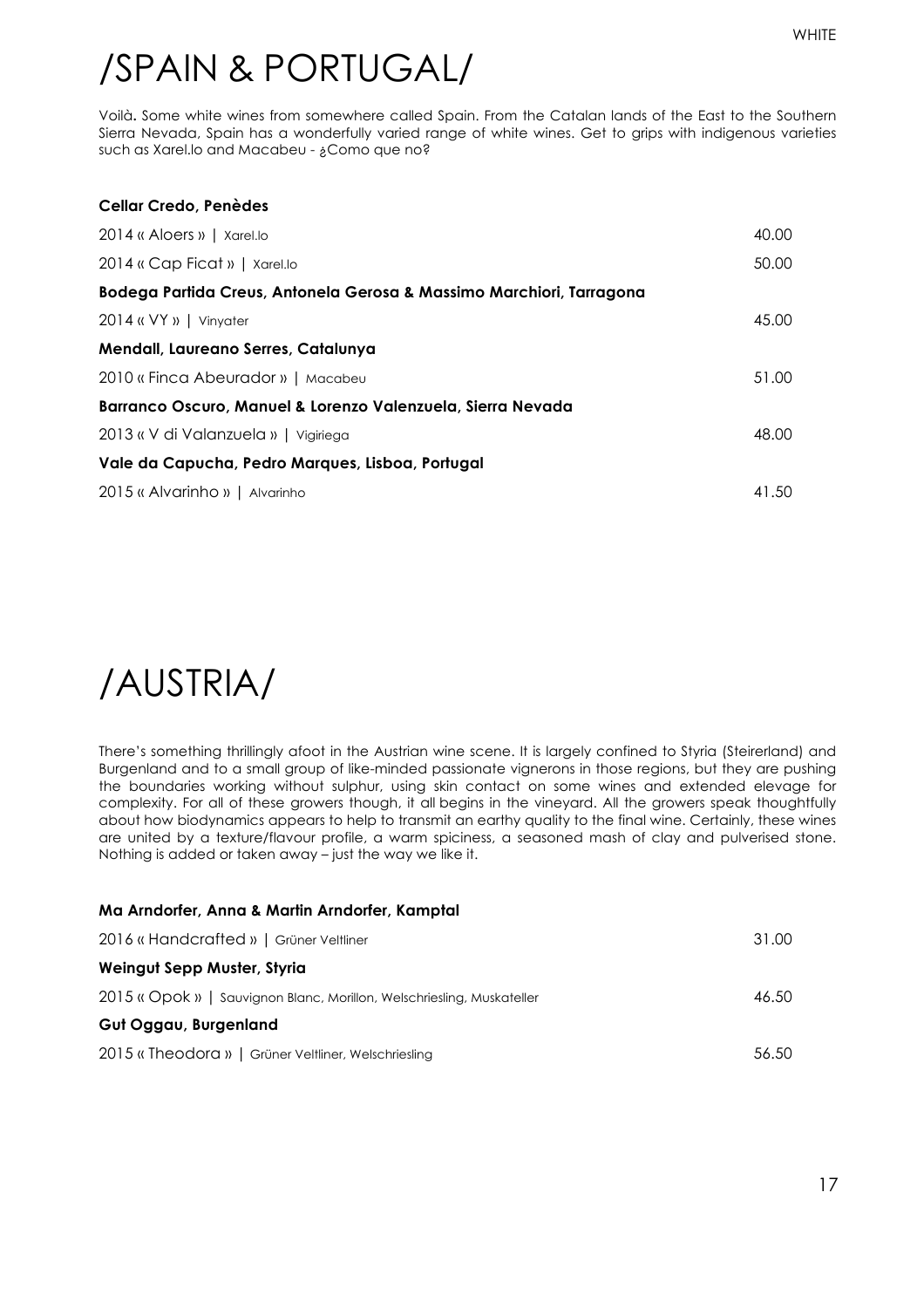### /GEORGIA/

Taking it back to the roots. Georgia is believed to be the home of winemaking where the fertile foils of the South Caucasus, including Armenia, Iran and Azerbaijan, are said to have been cultivated with vines for over 8,000 years. Today Georgian winemakers retain many of the traditional methods of their forefathers, eschewing technology and making wine according to simple, tried-and-tested techniques. If it ain't broke, don't fix it.

| lago Bitarishvili, Kartli          |       |
|------------------------------------|-------|
| 2015 « Qvervri »   Chinuri         | 40.00 |
| Mandili, Marina Kurtanidze, Kartli |       |
| 2015 « Mtzvane »   Mtzvane         | 42.00 |

### /NEW WORLD/

Ah New World. You're new. And very far away. So we don't have many wines from you. Yet. Here're a couple of whites worthy of shipping over them big ol' seas.

| Si Vintners, Sarah Morris & Iwo Jakimowicz, Margaret River, Australia |       |
|-----------------------------------------------------------------------|-------|
| 2015 « Si White »   Semillon, Chardonnay                              | 42.00 |
| Sam Vinciullo, Margaret River, Australia                              |       |
| 2016 « Warner Glen »   Sauvignon                                      | 50.00 |
| Don Wines, Alex Craighead, Martinborough, New Zealand                 |       |
| 2016 « Kindeli »   Sauvignon, Pinot Gris, Chardonnay, Riesling        | 44.50 |
| Pyramid Valley, Claudia & Mike Weersing, Canterbury, New Zealand      |       |
| 2011 « Fields of Fire »   Chardonnay                                  | 86.00 |
| De Martino, Maipo, Chile                                              |       |
| 2015 « Viejas Tinajas »   Muscat                                      | 37.00 |
| Bow & Arrow, Scott & Dana Frank, Portland, USA                        |       |
| 2015 « Melon »   Melon de Bourgogne                                   | 49.00 |
| Golden Cluster, Jeff Vejr, North Willamette, USA                      |       |
| 2013 « Coury Old Vine »   Sémillon                                    | 60.00 |
| Clos Saron, Gideon Beinstock, Sierra Foothils, USA                    |       |
| 2014 « Carte Blanche »   Albarinio, Verdelho                          | 58.50 |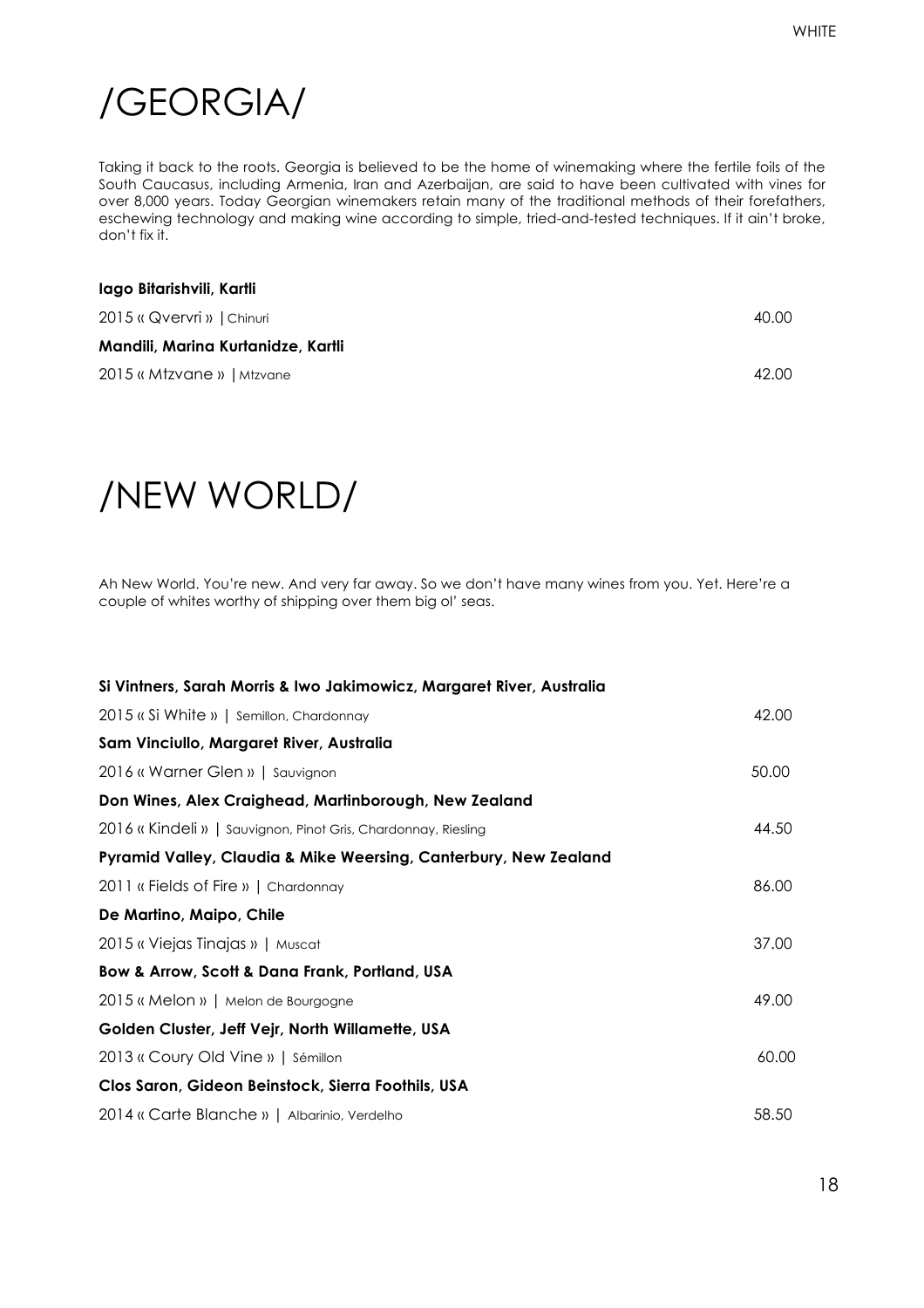#### **Ambyth Estate, Phillip & Marty Morwood Hart, Paso Robles, USA**

| 2013 « Grenache Blanc »   Grenache Blanc                         | 62.00 |
|------------------------------------------------------------------|-------|
| 2013 « Priscus »   Grenache Blanc, Marsanne, Viognier, Roussanne | 62.00 |
| Lo-Fi, Mike Roth & Craig Winchester, Los Alamos, USA             |       |
| 2014 « Chenin Blanc »   Chenin Blanc                             | 54.50 |
| Ruth Lewandowski Wines, Evan Lewandowski, Utah, USA              |       |
| 2014 « Naomi »   Grenache Gris                                   | 53.50 |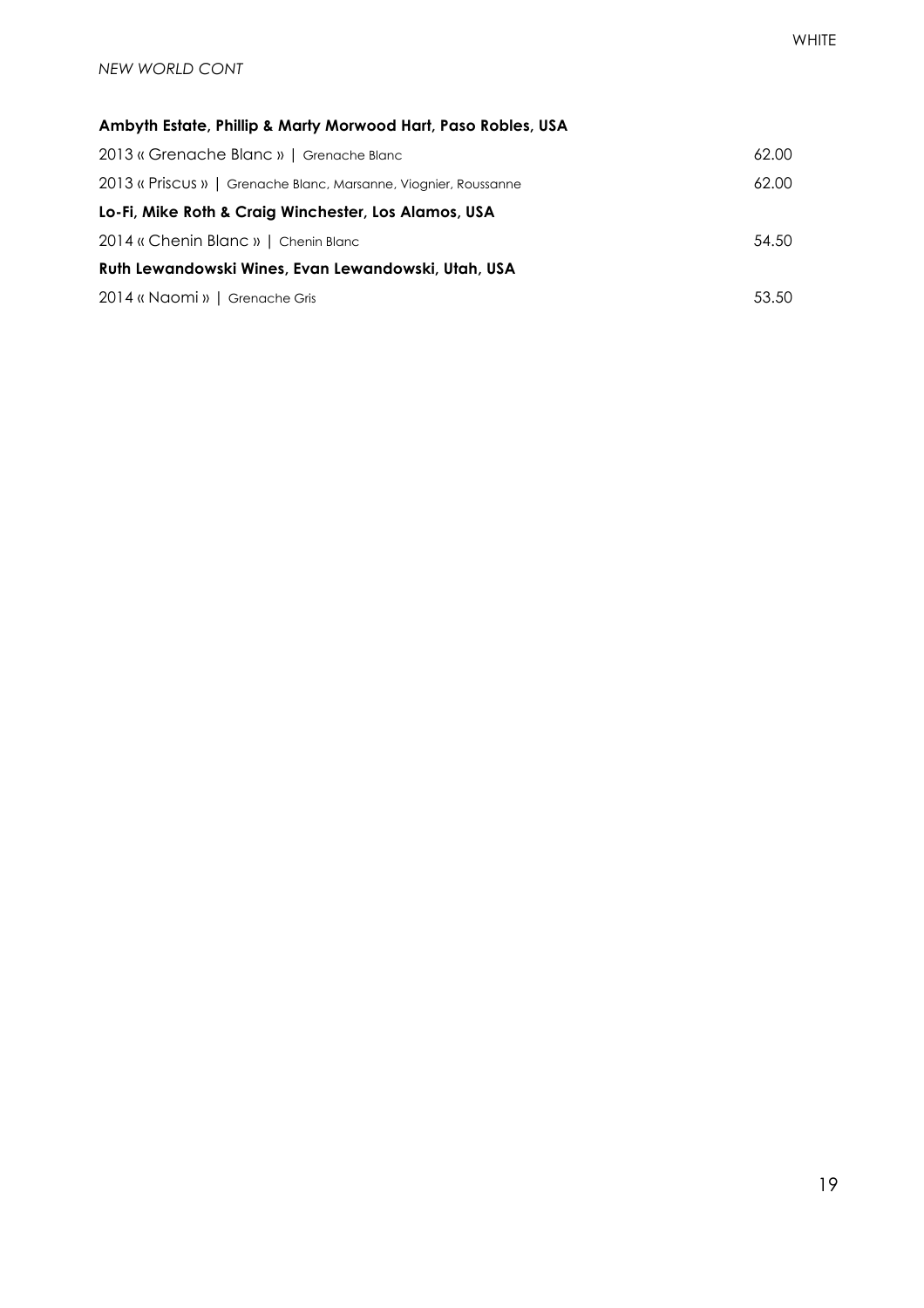### /SKIN MACERATED WHITES/

Why take the skins off when you can leave them on? These are rule-breaking, split-personality wines. Though technically 'white' as made from white grapes, orange wines are made in the style of a red wine: instead of pressing and removing the skins, as you would for whites, they are left on to ferment and to macerate, à la rouge. This ancient style of winemaking, originating from Georgia, imparts the tannins, phenols and colour pigments of the skins to the wine transforming its flavour and texture and giving it a golden, amber or outright orange hue.

| Radikon, Collio, Friuli-Venezia Giulia, Italy                             |             |
|---------------------------------------------------------------------------|-------------|
| 2015 IGT « Pinot Grigio »   Pinot Grigio                                  | 58.50       |
| 2009 IGT « Oslavje »   Chardonnay, Sauvignon Blanc                        | 500ml 50.00 |
| Dario Princic, Collio, Friuli-Venezia Giulia, Italy                       |             |
| 2013 IGT « Pinot Grigio »   Pinot Grigio                                  | 59.50       |
| 2013 IGT « Jakot »   Friulano                                             | 59.50       |
| Josko Gravner, Collio, Friuli-Venezia Giulia, Italy                       |             |
| 2008 IGT « Breg »   Sauvignon, Pinot Grigio, Chardonnay, Riesling Italico | 110.00      |
| 2007 IGT « Ribolla »   Ribolla Gialla                                     | 110.00      |
| AA Zidarich, Carso, Friuli-Venezia Giulia, Italy                          |             |
| 2013 IGT « Vitovska »   Vitovska                                          | 53.50       |
| Paolo Vodopivec, Carso, Friuli-Venezia Giulia, Italy                      |             |
| 2012 IGT « Origine »   Vitovska                                           | 68.50       |
| 2011 IGT « Vitovska »   Vitovska                                          | 71.00       |
| Matej Skerlj, Carso, Friuli-Venezia Giulia, Italy                         |             |
| 2013 « Malvasia »   Malvasia                                              | 59.00       |
| La Biancara, Angiolino Maule, Veneto, Italy                               |             |
| 2013 « Pico »   Garganega                                                 | 51.00       |
| La Stoppa, Elena Pantaleoni, Emilia-Romagna, Italy                        |             |
| 2010 « Ageno »   Malvasia                                                 | 59.50       |
| AA Denavolo, Giulio Armani, Emilia-Romagna, Italy                         |             |
| 2015 « Dinavolino »   Malvasia di Candia, Ortrugo, Marsanna               | 38.50       |
| Cantina Giardino, Antonio & Daniela De Gruttola, Campania, Italy          |             |
| 2015 « T'ara rà »   Greco                                                 | 55.00       |
| Frank Cornelissen, Mt Etna, Sicily, Italy                                 |             |
| 2015 « MunJebel »   Grecanico Dorato, Carricante                          | 75.50       |
| Bodegas Bernabe Navarro, Alicante, Spain                                  |             |
| 2015 « Benimaquia Tinajas »   Moscatel                                    | 35.00       |
| Weingut Judith Beck, Burgenland, Austria                                  |             |
| 2015 « Bambule »   Neuburger                                              | 56.00       |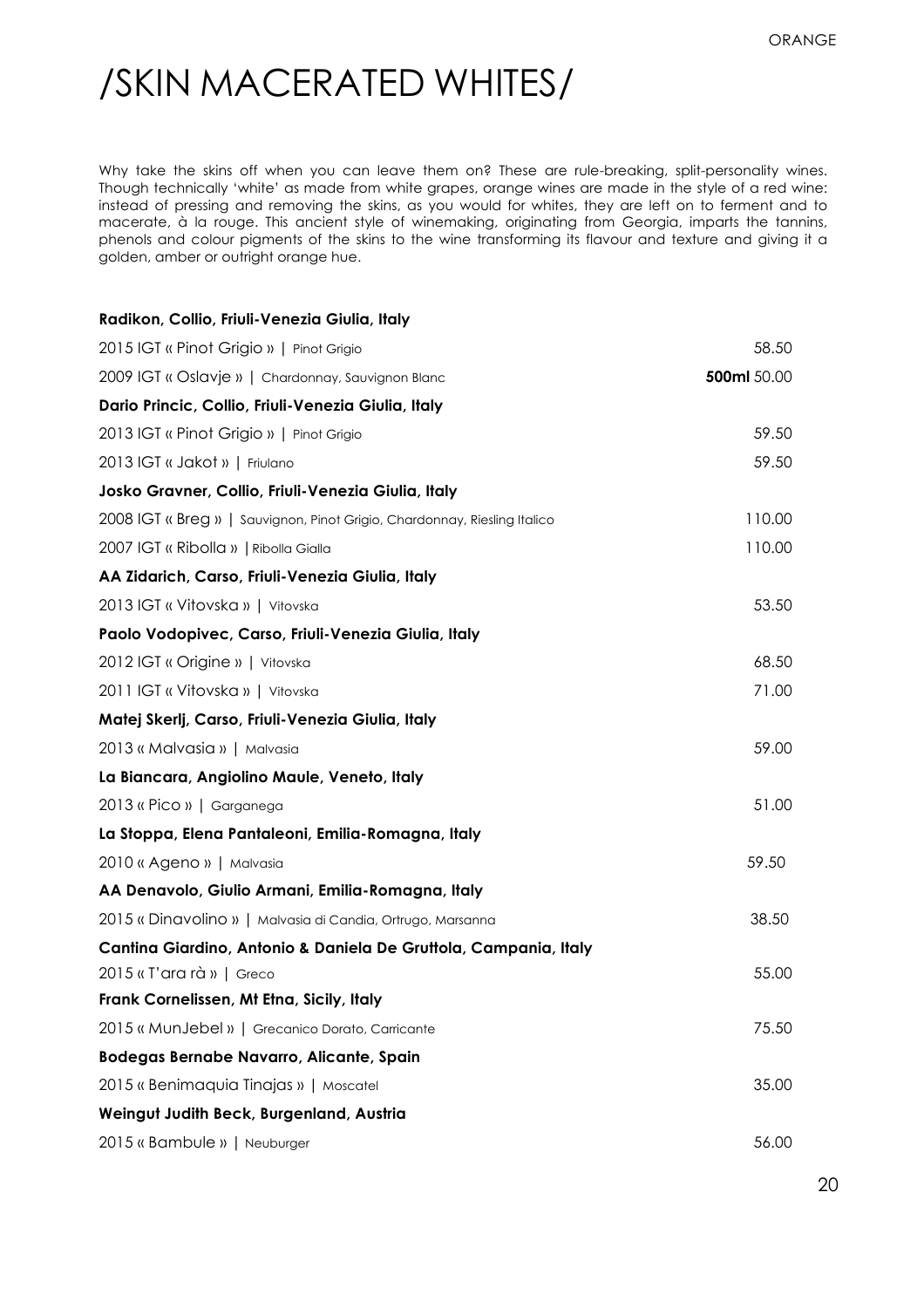| Weingut Sepp Muster, Styria, Austria                            |       |
|-----------------------------------------------------------------|-------|
| 2014 « Erde »   Sauvignon Blanc                                 | 69.00 |
| Beckham Estate Vineyard, Annedria & Andrew Beckham, Oregon, USA |       |
| 2014 « Amphora »   Pinot Gris                                   | 60.50 |
| Ruth Lewandowski Wines, Evan Lewandowski, Utah, USA             |       |
| 2014 « Chilion White »   Cortese                                | 56.50 |
| La Garagista, Dierdre Heekin & Caleb Barber, Vermont, USA       |       |
| 2014 « Vinu Jancu »   La Crescent                               | 57.50 |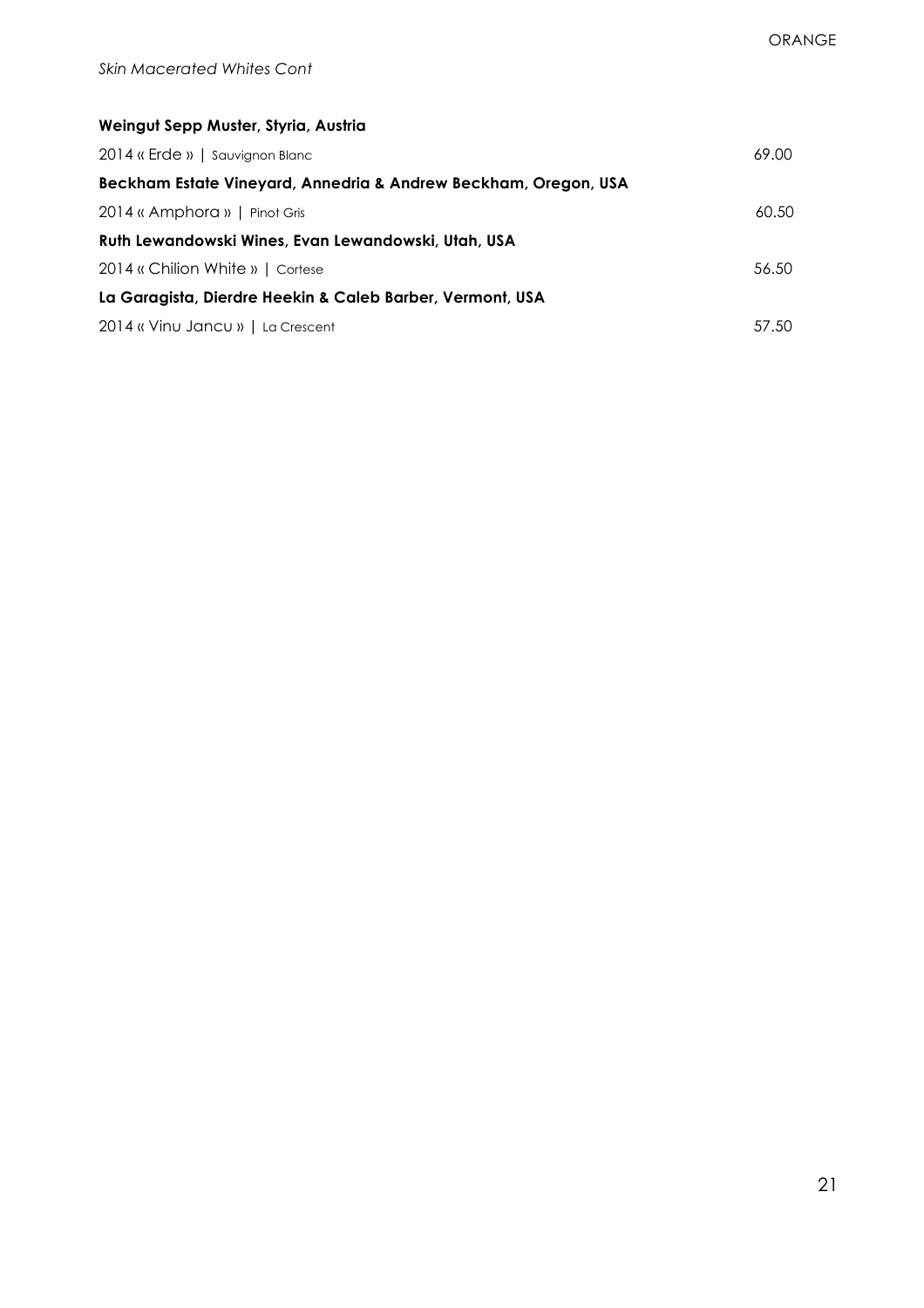# /ROSÉ/

Holiday wines! Two-weeks in the sun wines! Seaside wines! Suntan (burn) wines! Drink, drink, drink wines! *Al fresco* wines that negate ceilings and detest walls. Siesta wines. Loafing around wines. Relaxation wines of the highest measure.

Did someone say rosé? Dry, pink, crispy wines. Pale, crystalline. Cooling, toes-in-the-sea wines. A glass of *aaaaaaahhhhhhhh* then one of *oooooooooohhhhhhhhhh.* Fresh and refresh.

#### **FRANCE**

| Dne des Bodines, Emilie & Alexis Porteret, Jura                         |       |
|-------------------------------------------------------------------------|-------|
| 2015 « Rosé »   Pinot Noir                                              | 45.50 |
| Château Plaisance, Marc Penavayre, Fronton                              |       |
| 2016 « Rosé »   Negrette, Syrah, Cabernet Franc                         | 29.50 |
| Château Hermitage Saint-Martin, Côtes de Provence                       |       |
| 2016 Grand Cuvée « Enzo »   Grenache, Cinsault, Carignan, Clairette     | 39.50 |
| <b>ITALY</b>                                                            |       |
| Cantina Giardino, Antonio & Daniela De Gruttola, Campania               |       |
| 2014 « Volpe Rosa »   Coda di Volpe Rossa                               | 57.00 |
| Lamoresca, Filippo Rizzo, Sicily                                        |       |
| 2016 « Rosato »   Frappato, Nero d'Avola                                | 54.00 |
| I Vigneri, Salvo Foti, Mt. Etna, Sicily                                 |       |
| 2014 « Vinudilice »   Alicante, Grecanico, Minella Bianca               | 57.50 |
| Frank Cornelissen, Mt Etna, Sicily                                      |       |
| 2016 « Susucaru »   Malvasia, Moscadella, Catarratto, Nerello Mascalese | 56.50 |
| <b>SPAIN</b>                                                            |       |
| Casa di Si, Iwo Jakimowicz, Catalayud                                   |       |
| 2014 « Florecita »   Garnacha, Tinta del Toro, Garnacha Blanca          | 46.00 |
| Els Jelipins, Font Rubí                                                 |       |
| 2016 « Els Jelipins »   Sumoll                                          | 72.00 |
| <b>AUSTRALIA</b>                                                        |       |
| Xavier Goodridge, Yarra Valley                                          |       |
| 2016 « Shirley »   Pinot Noir                                           | 45.00 |
| <b>USA</b>                                                              |       |
| La Clarine Farm, Hank Beckmeyer, Sierra Foothills                       |       |

2014 « Rosé » | Mourvèdre, Syrah 43.50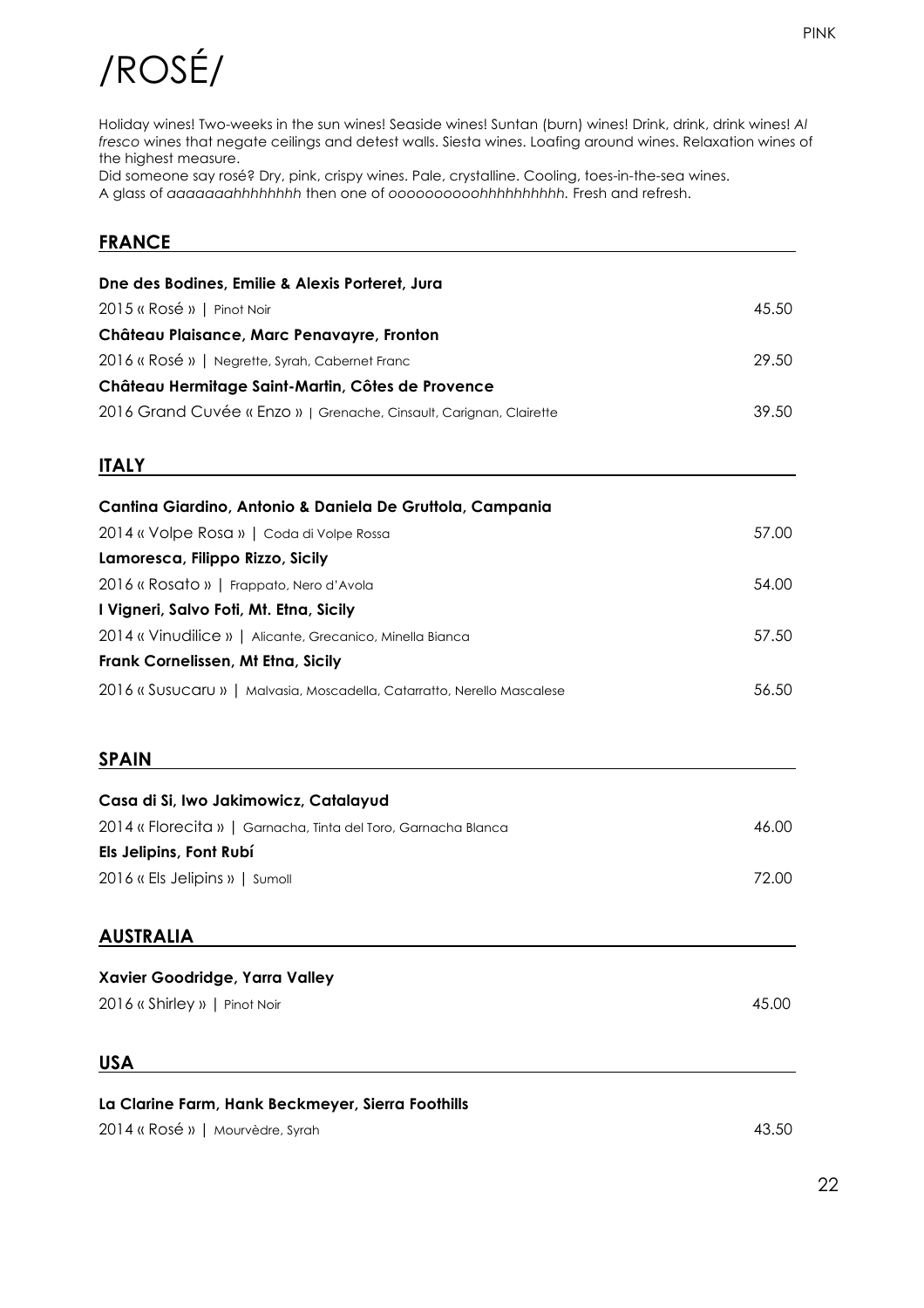## /LOIRE & AUVERGNE/

Reds you can take a bite out of. Round and ripe with acidity. Gamays and Cabernet Francs that gush rivers of red and black berries, deep and purple-blue. Juicy is an understatement. The native Pineau d'Aunis gives more than a generous sprinkle of white pepper, we bless you in advance. There's a wild side to the Loire, think hedgerows, brambles and mulchy green leaves. Min-er-al-ity. Happy as a pig in schist.

| Dne de Bablut, Christophe Daviau, Anjou                          |        |
|------------------------------------------------------------------|--------|
| 2015 « Topette a Lundi »   Grolleau                              | 33.00  |
| Sylvie Augereau, Anjou                                           |        |
| 2015 « Réjouissances »   Pineau d'Aunis, Grolleau                | 55.00  |
| Dne Nicolas Reau, Anjou                                          |        |
| 2014 « Pompois »   Cabernet Franc                                | 42.00  |
| Dne des Roches Neuves, Thierry Germain, Saumur-Champigny         |        |
| 2016 « Saumur-Champigny »   Cabernet Franc                       | 37.00  |
| Dne Le Clocher, Brendan Tracey, Vendome                          |        |
| 2015 « Gorge Sèche »   Pineau d'Aunis, Côt, Gamay                | 39.50  |
| Dne Catherine et Pierre Breton, Bourgueil                        |        |
| 2016 « Avis de Vin Fort »   Cabernet Franc                       | 36.50  |
| 2012 « Perrières »   Cabernet Franc                              | 55.50  |
| Dne de la Chevalerie, Stephanie & Emmanuel Caslot, Bourgueil     |        |
| 2015 « Diptyque »   Cabernet Franc                               | 30.50  |
| Dne Les Roches, Jerome Lenoir, Chinon                            |        |
| 1980 « Chinon »   Cabernet Franc                                 | 106.00 |
| L'Ange Vin, Jean-Pierre Robinot, Jasnieres                       |        |
| 2013 VDF « Nocturne »   Pinau d'Aunis                            | 84.50  |
| Dne Le Briseau, Nathalie Gaubicher, Jasnières                    |        |
| 2015 « Patapon »   Pineau d'Aunis                                | 45.00  |
| La Grapperie, Renaud Guettier, Coteaux du Loir                   |        |
| 2015 « Adonis »   Pineau d'Aunis                                 | 55.00  |
| Dne de la Garreliere, Francois Plouzeau, Touraine                |        |
| 2014 « Le Rouge de Cornus »   Cabernet Franc                     | 34.00  |
| Les Vins Contés, Oliver Lemasson, Touraine                       |        |
| 2016 « Poivre et Sel »   Pineau d'Aunis, Gamay                   | 42.00  |
| Clos du Tue-Boeuf, Jean-Marie & Thierry Puzelat, Touraine        |        |
| 2014 « Guerrerie Qvevri »   Côt, Gamay                           | 55.50  |
| Dne Les Cailloux du Paradis, Claude & Etienne Courtois, Touraine |        |
| 2013 « L'Icaunais »   Gascon                                     | 52.50  |
| 2013 « Racines »   Cabernet Franc, Côt, Cabernet Sauvignon       | 58.50  |
| Cave Verdier-Logel, Auvergne                                     |        |
| 2016 Côtes du Forez « Poycelan »   Gamay d'Auvergne              | 33.50  |
| Dne Jean Maupertuis, Auvergne                                    |        |
| 2016 Côtes d'Auvergne VDT « Pierres Noires »   Gamay d'Auvergne  | 38.00  |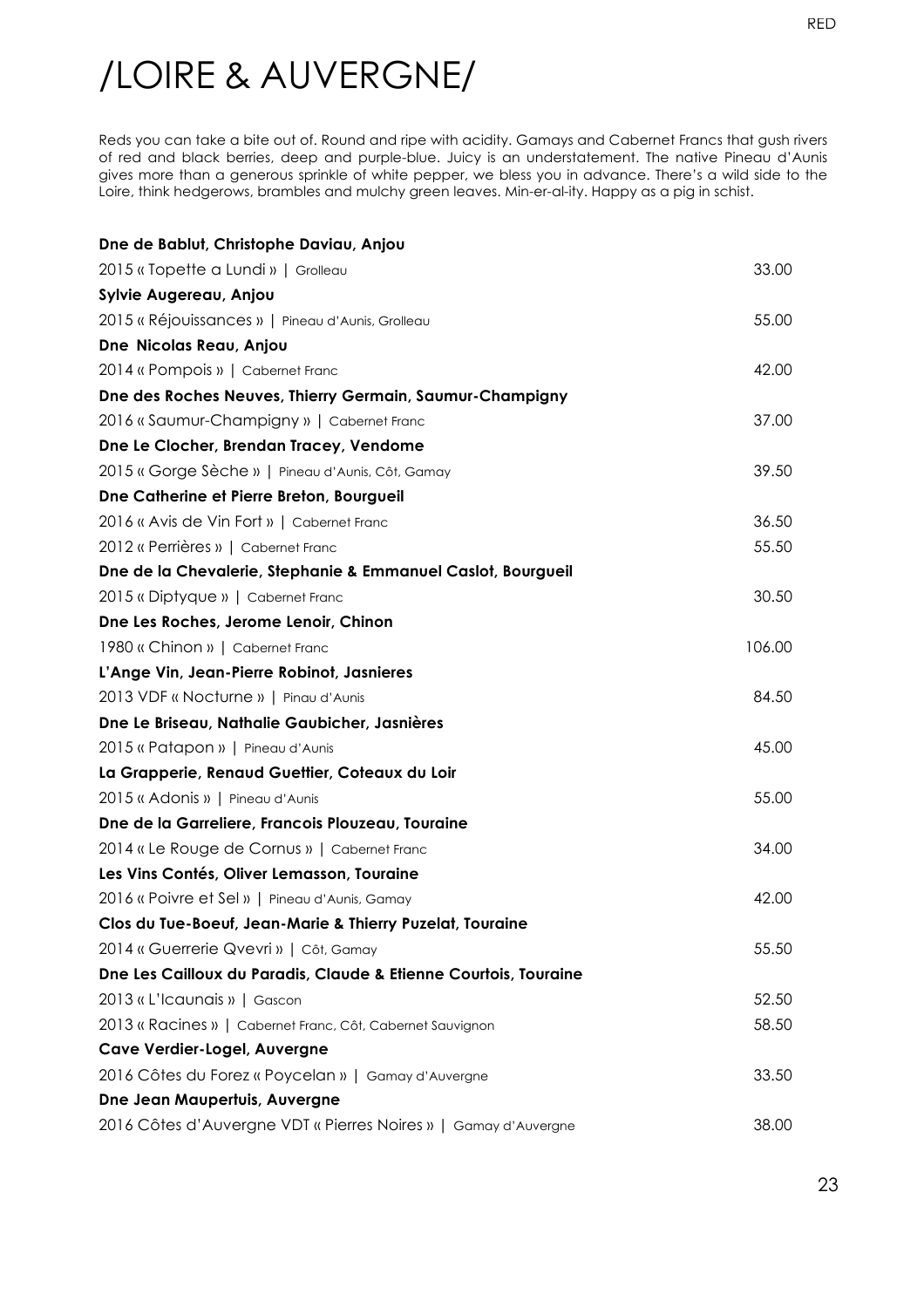

| Dne Catherine Riss, Mittelbergheim          |         |       |
|---------------------------------------------|---------|-------|
| 2015 « Empreinte »   Pinot Noir             |         | 59.00 |
| Dne Rietsch, Mittelbergheim                 |         |       |
| 2015 « Le Litre »   Pinot Noir              | 1 Liter | 51.50 |
| Dne Christian Binner, Ammerschwihr          |         |       |
| 2011 « Cuvée Béatrice »   Pinot Noir        |         | 53.50 |
| Dne Gérard Schueller, Husseren-Les-Châteaux |         |       |
| $2014$ « LN »   Pinot Noir                  |         | 54.50 |
| Dne Pierre Frick, Pfaffenheim               |         |       |
| 2013 Sans Soufre « Rot Murle »   Pinot Noir |         | 51.00 |

### /JURA & SAVOIE/

Jurassic reds seem to creep straight from the fossils of their soils. Pale, rusted ruby reds. Mild-mannered in the glass but with a backbone of rigid purity and soaring minerality. Ploussard is delicate and perfumed. Earthen, hazy redcurrants muddled with just-picked flowers. Trousseau brings a plumpness and Pinot Noir, structure. Darker, deeper, firmer. Gamey accompaniments with massive drinkability.

| <b>Dne Jacques Puffney, Arbois</b>              |       |
|-------------------------------------------------|-------|
| 2014 « Bérangères »   Trousseau                 | 60.00 |
| Dne de la Tournelle, Arbois                     |       |
| 2015 « Uva Ambrosiana »   Ploussard             | 55.00 |
| Dne Bottes Rouge, Jean-Baptiste Menigoz, Arbois |       |
| 2014 « C'est Max »   Pinot Noir                 | 57.50 |
| Dne de la Borde, Julien Mareschal, Arbois       |       |
| 2015 « Côte de Feule »   Ploussard              | 50.00 |
| <b>Dne Gérard Villet, Arbois</b>                |       |
| 2013 « Cuvée Tradition »   Trousseau            | 45.00 |
| Marie-Pierre Chevassu, Côtes-du-Jura            |       |
| 2016 « Pinot Noir »   Pinot Noir                | 38.00 |
| Dne François Rousset-Martin, Côtes-du-Jura      |       |
| 2014 VDF « Pinot Noir »   Pinot Noir            | 54.00 |
| Dne Prieuré Saint-Christophe, Savoie            |       |
| 2006 VDP « Tradition »   Mondeuse               | 95.00 |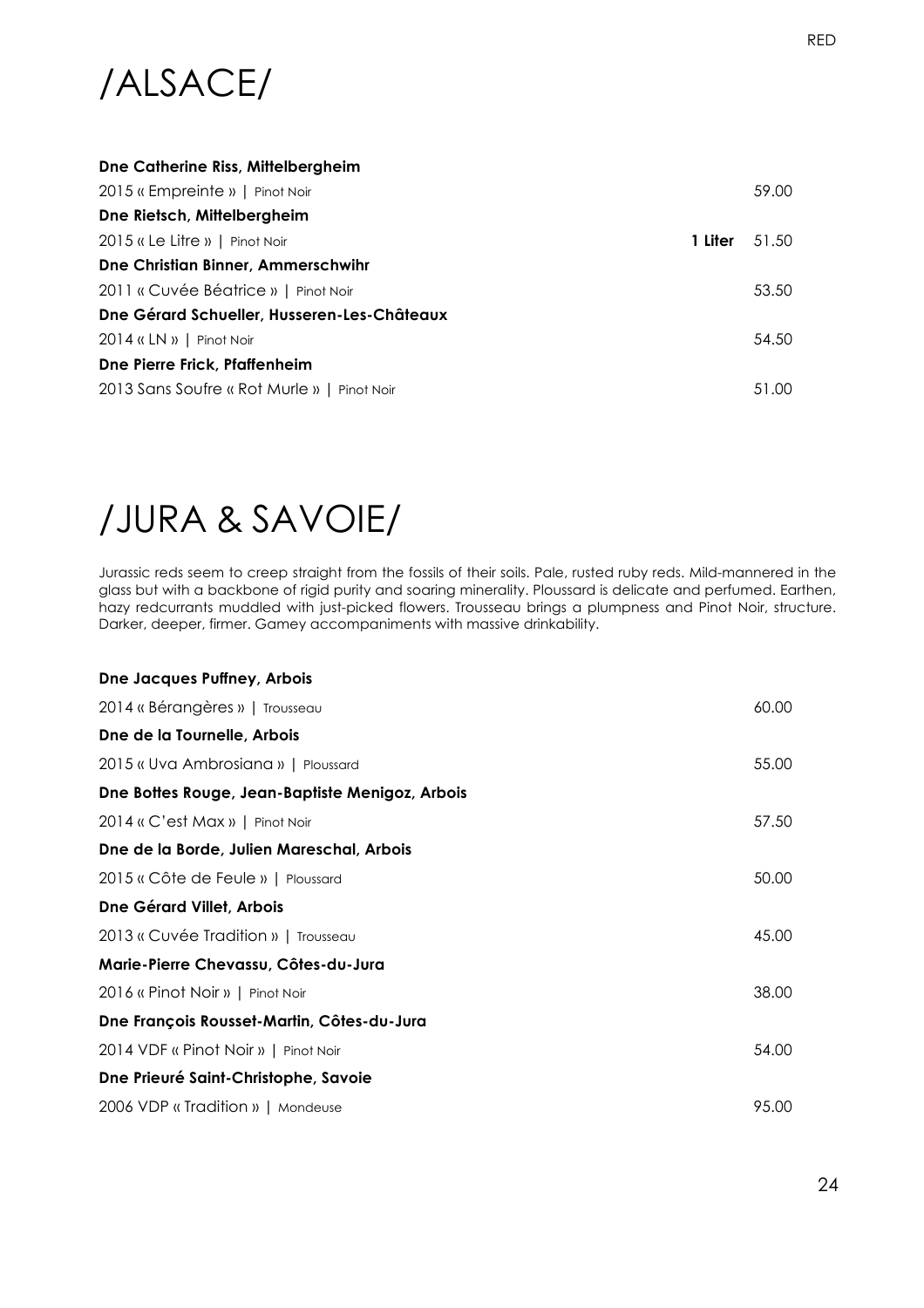### /BEAUJOLAIS/

#### Vins de Soif.

Juicy, fruity, fresh. Chewy, supple and refreshing. Gouleyant. Quenching. Overwhelmingly swallowable. As near as you can get to the grape without having to chew.

Gamay (on his own) desperate to get out of his bottle, into your glass and down your throat. Wines to drink, not to keep. More sculling down than mulling over. Wines of immediacy. Wines of urgency. Wines of youth and vibrancy. Wines that won't wait for you. Wines that run around your ankles and trip you up. Wines in a rush to be somewhere. Speedy, sprinty, supple, marathon-running wines. Wedge-of-orange-at-half-time wines.

On your marks, get set… Drink!

#### **Dne des Vignes du Maynes, Julien Guillot, Mâcon**

| 2014 Beaujolais-Village « Pierres Bleues »   Gamay        | 55.00 |
|-----------------------------------------------------------|-------|
| 2013 Beaujolais Leynes « Haut Balmont »   Gamay           | 49.50 |
| Marie & Matthieu Lapierre, Beaujolais                     |       |
| 2016 VDF « Raisins Gaulois »   Gamay                      | 32.00 |
| Chateau Cambon, Jean-Claude Chanudet, Morgon              |       |
| 2015 Beaujolais-Villages « Cuvée Du Chat »   Gamay        | 37.00 |
| Dne Jean Foillard, Morgon                                 |       |
| 2014 Fleurie « Fleurie »   Gamay                          | 58.50 |
| 2015 Morgon « Classique »   Gamay                         | 42.00 |
| Dne de Botheland, Laurence & Rémi Dufaitre, Brouilly      |       |
| 2015 « Brouilly »   Gamay                                 | 46.50 |
| Dne Jean-Claude Lapalu, Brouilly                          |       |
| 2015 Beaujolais-Villages « Vieilles Vignes »   Gamay      | 41.00 |
| 2012 Brouilly « Alma Mater »   Gamay                      | 67.00 |
| Anne & Jean-François Ganevat, Beaujolais & Jura           |       |
| 2015 VDF « Jaja du Ben »   Gamay, Jurassic Oddities       | 44.00 |
| 2015 VDF « P'tiot Roukin »   Gamay, Jurassic Oddities     | 47.00 |
| 2015 VDF « Y'a Bon the Canon »   Gamay, Jurassic Oddities | 49.00 |
| 2015 VDF « Madelon »   Gamay, Jurassic Oddities           | 57.00 |
| 2015 VDF « De Toute Beauté »   Gamay, Jurassic Oddities   | 57.50 |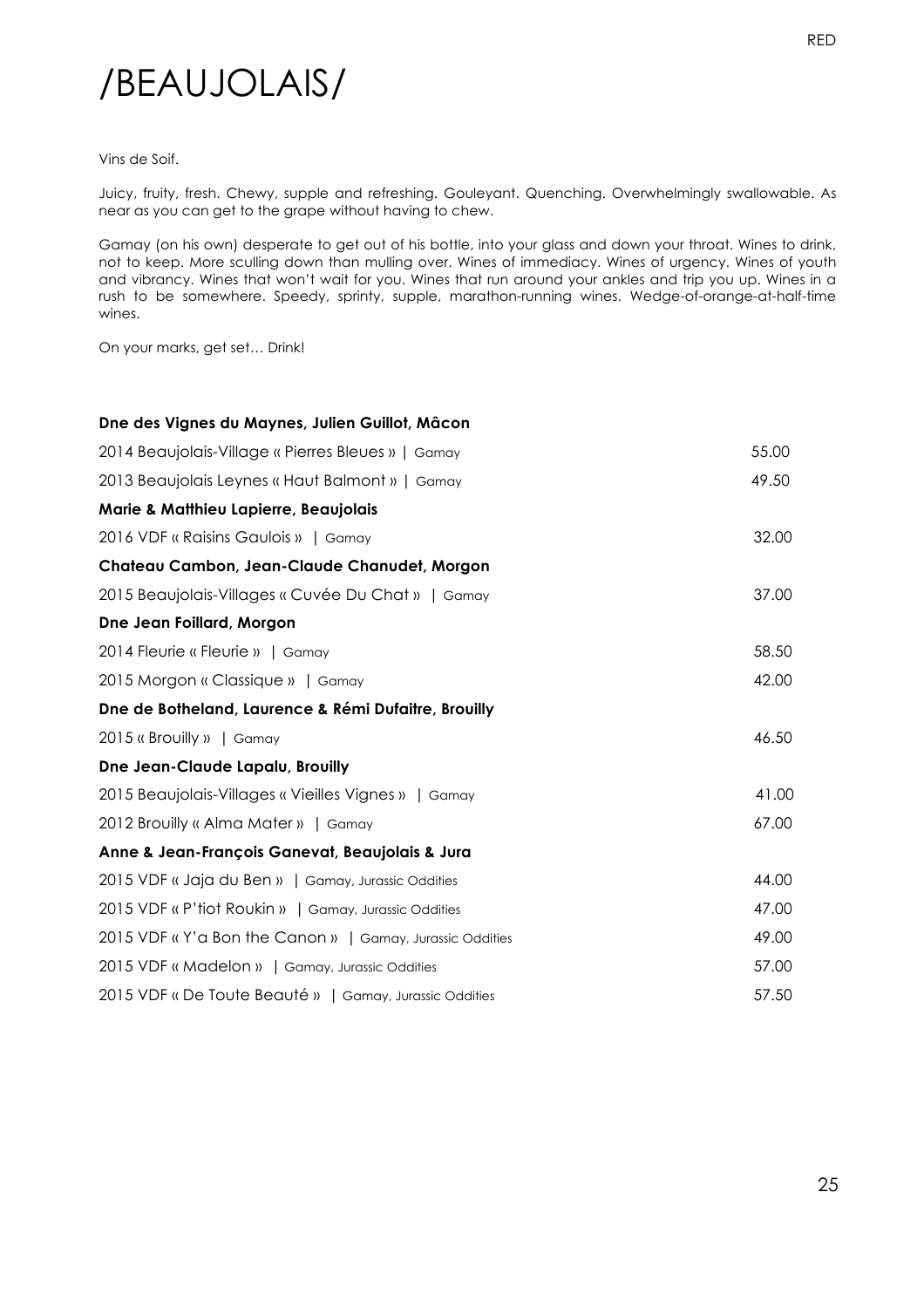/BURGUNDY/

Pinot Noir in his ancestral home. But this is our Burgundy. Pinot Noir that tastes likes Pinot Noir. Freshness and fruit where all to often there's wood and extraction. Elegant, graceful, refined to rich, full, robust. The soft to the boom. Floral, redfruits laced with spice, a gentle dusting of pepper or a lick of musty vanilla. Long lasting. Complex: neither one nor the other but all of the above. The finest of balancing acts.

Grown up wine. There'll be no bottle-shaking here and we might even bring out some oversized glasses. Wine to ponder. Leave to open and lay back and think of the monks.

| Dne du Corps de Garde, Ghislaine & Jean-Hugues Goisot, Côtes d'Auxerre |       |
|------------------------------------------------------------------------|-------|
| 2014 Bourgogne « Corps de Garde »   Pinot Noir                         | 45.00 |
| Dne Vini Viti Vinci, Nicolas Vauthier, Avallon                         |       |
| 2014 Irancy « Les Beaux Monts »   Pinot Noir                           | 54.00 |
| Dne de la Cadette, Catherine & Jean Montanet, Vezelay                  |       |
| 2014 Bourgogne « L'Ermitage »   Pinot Noir                             | 48.00 |
| Dne Les Vignes de Paradis, Dominique Lucas, Pommard                    |       |
| 2014 VDF « En Passant Devant »   Pinot Noir                            | 56.50 |
| Dne Henri & Gilles Buisson, Beaune                                     |       |
| 2011 Saint Romain « Absolu »   Pinot Noir                              | 53.00 |
| <b>Frederic Cossard, Saint-Romain</b>                                  |       |
| 2015 Bourgogne « Bedeau »   Pinot Noir                                 | 62.00 |
| Dne de Chassorney, Frederic Cossard, Saint-Romain                      |       |
| 2015 « Volnay »   Pinot Noir                                           | 90.00 |
| Dne Catherine et Dominique Derain, Saint-Aubin                         |       |
| 2014 Saint-Aubin « Le Ban »   Pinot Noir                               | 60.00 |
| Clos des Vignes du Maynes, Julien Guillot, Mâcon                       |       |
| 2014 « Bourgogne »   Pinot Noir                                        | 53.50 |
| 2014 Mâcon-Cruzille « Manganite »   Gamay                              | 58.50 |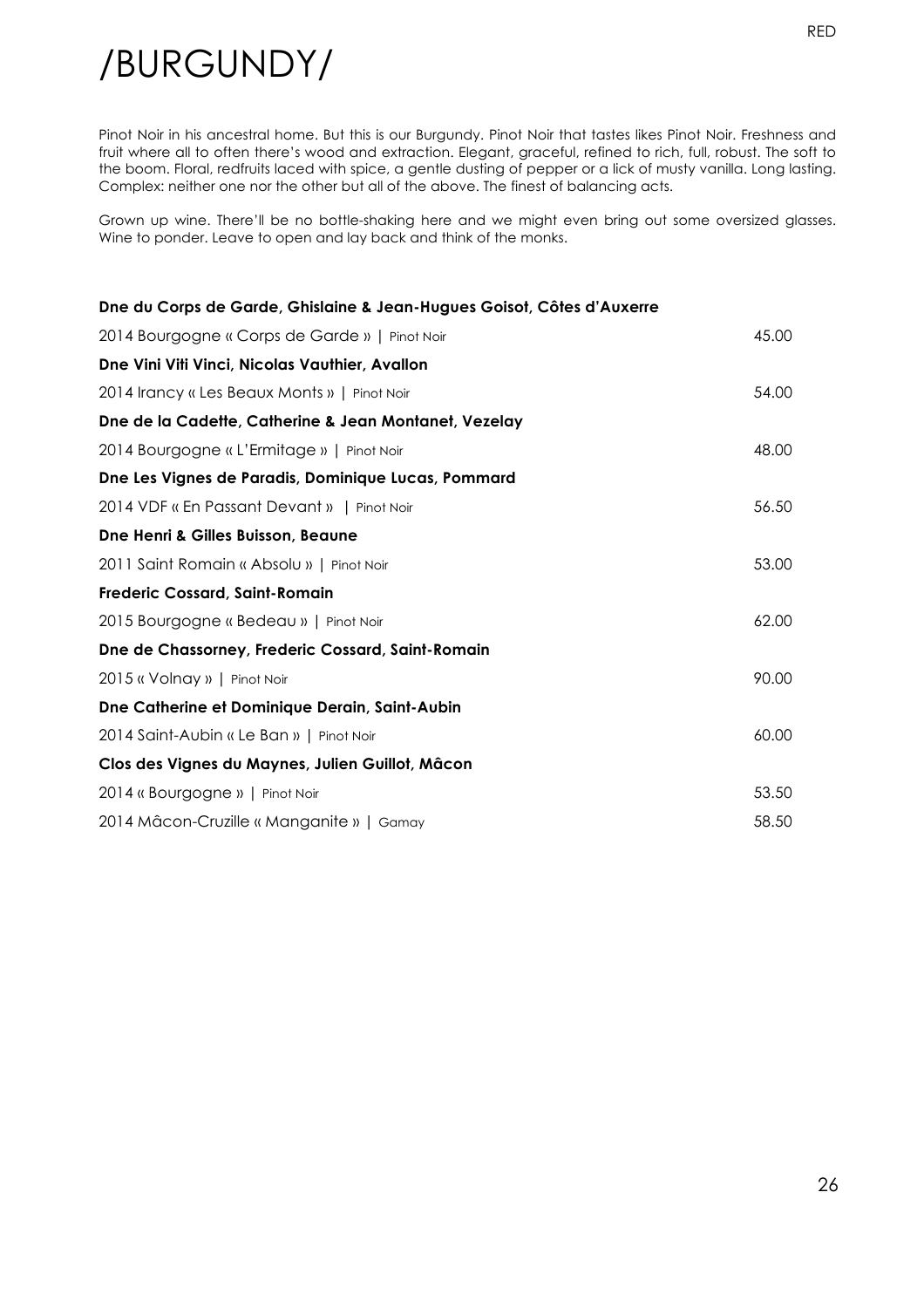# /RHÔNE & PROVENCE/

Warm and spicy wines, reminiscent of long, slow, evenings. Orange suns and games of petanque that stretch into the dark. Reds that coax you into the glass with them: hazy muddled berry-red to inky purple velvet. Duvet wines, wines to drape around your shoulders.

Hilly Northern Rhone, home to the big-boy appellations Côte-Rôtie, St Joseph, Hermitage, offers Syrah at its spicy, silky best. Southern Rhone, flatter, hotter and more Mediterranean, lets Syrah play second fiddle to Grenache. Concentrated, deep and fruity. Wines are more often blends with Carignan, Mourvèdre and Cinsault throwing in handfuls of chocolate and cassis or herby olives.

Wild, gamey, oozy reds. Sun-tinged and flavoursome. Pine trees, scrub and garrigue. Mourvèdre. Wine for sitting under the stars. Wines for a cool breeze and a big dinner.

| Les Champs Libres, Dard et Souhaut, Ardèche                           |        |
|-----------------------------------------------------------------------|--------|
| 2015 « Lard des Choix »   Syrah, Gamay                                | 35.00  |
| Dne des Vigneaux, Ardèche                                             |        |
| 2015 VDP « Syrah »   Syrah                                            | 27.00  |
| Dne Romaneaux-Destezet, Beatrice & Hervé Souhaut, Saint-Joseph        |        |
| 2015 «La Souteronne »   Gamay                                         | 46.50  |
| Dne des Miquettes, Chrystelle Vareille & Paul Esteve, Saint-Joseph    |        |
| 2015 VDF « Syrah »   Syrah                                            | 47.00  |
| La Grande Colline, Hirotake Ooka, Saint-Péray                         |        |
| 2016 VDF « Le Canon »   Syrah                                         | 36.50  |
| Dard et Ribo, Crozes-Hermitage                                        |        |
| 2014 « Saint-Joseph »   Syrah                                         | 53.00  |
| Dne du Coulet, Matthieu Barret, Cornas                                |        |
| 2014 « Brise Cailloux »   Syrah                                       | 73.50  |
| 2012 « Billes Noirs »   Syrah                                         | 138.00 |
| Dne Balthazar, Frank Balthazar, Cornas                                |        |
| 2014 « Chaillot »   Syrah                                             | 69.00  |
| Dne Gramenon, Michele Aubrey-Laurent, Côtes-du-Rhone                  |        |
| 2015 « La Sagesse »   Grenache                                        | 52.00  |
| Dne de Villeneuve, Châteauneuf du Pape                                |        |
| 2012 « Vieilles Vignes »   Grenache, Mourvèdre, Syrah                 | 78.00  |
| Château Mourgues du Grès, Anne & François Collard, Costières de Nîmes |        |
| 2015 « Les Galets »   Syrah, Grenache, Carignan, Mourvèdre            | 29.00  |
| Dne Les Terres Promises, Provence                                     |        |
| 2013 « L'Antidote »   Carignan                                        | 35.50  |
| Dne Milan, Theophile & Emmanuelle Milan, Provence                     |        |
| 2010 « Vallon »   Grenache, Syrah, Cinsault, Cabernet Sauvignon       | 44.00  |
| Dne Hauvette, Dominique Hauvette, Le Baux-de-Provence                 |        |
| 2010 « Cornaline »   Syrah, Cabernet Sauvignon, Grenache              | 58.50  |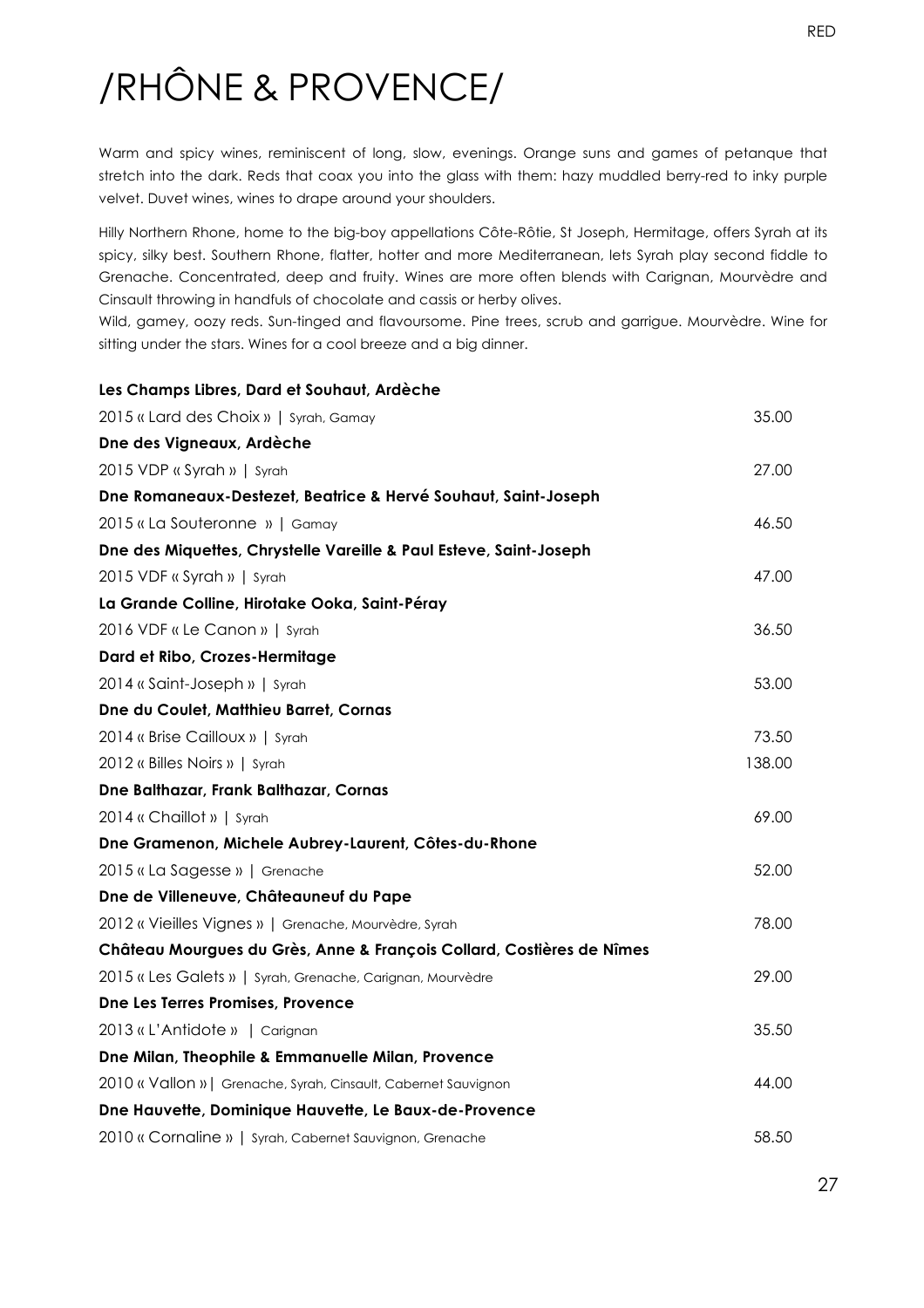Big, ballsy wines. Chunky wines. Food wines. Feast wines. *Vins de faim* rather than *vins de soif*. Wines you can cut into and see their juices run. Wines that fill the mouth then the belly.

Rustic, ruddy. Brash and bold. Wines that wear Wellies. Broad-shouldered, big bellied wines. Wines that throw you over their shoulder. Wines that call a spade a spade. Wines that don't tiptoe or mince or feign. Wines that do exactly what they say on the tin. Straight-up, uncompromising, unforgiving.

Roast dinners reds, gravy-laden wine. Juniper and clove marinated. Mint, thyme and rosemary sprinkled. Big berry fruits, heavy jam and jellies. Bitter chocolate drop and licks of liquorice. Starter, main and dessert.

| Dne Jean-Baptiste Sénat, Minervois                                                 |       |
|------------------------------------------------------------------------------------|-------|
| 2014 « Mais Où Est Donc Ornicar »   Grenache, Mourvèdre, Cinsault                  | 42.00 |
| Dne Mylène Bru, Saint-Pargoire                                                     |       |
| 2014 « Karma »   Tempranillo                                                       | 55.50 |
| 2014 « Far Ouest »   Grenache, Syrah, Carignan, Cinsault                           | 52.50 |
| Dne Thierry Navarre, Saint-Chinian                                                 |       |
| 2015 « Ribeyrenc »   Ribeyrenc                                                     | 39.50 |
| Dne Didier Barral, Faugères                                                        |       |
| 2013 « Jadis »   Carignan, Grenache, Syrah                                         | 54.50 |
| Dne d'Aupilhac, Sylvain Fadat, Montpeyroux                                         |       |
| 2015 « Lou Maset »   Grenache, Cinsault, Carignan, Syrah, Alicante Bouchet         | 34.00 |
| Dne Matassa, Tom Lubbe, Côtes du Roussillon                                        |       |
| 2015 VDP de Côtes Catalanes « Rouge »   Carignan                                   | 57.00 |
| 2015 VDP de Côtes Catalanes « Romanissa Casot »   Grenache Gris, Carignan, Macabeu | 59.00 |
| Clos du Rouge Gorge, Cyril Fhal, Côtes du Roussillon                               |       |
| 2014 « Jeunes Vignes »   Grenache                                                  | 55.00 |
| Dne des Foulards Rouges, Jean-François Nicq, Côtes du Roussillon                   |       |
| 2016 « Fond de l'Air est Rouge »   Cinsault                                        | 34.50 |
| Les Casot des Mailloles, Banyuls-sur-Mer                                           |       |
| 2014 « Soula »   Grenache                                                          | 79.50 |
|                                                                                    |       |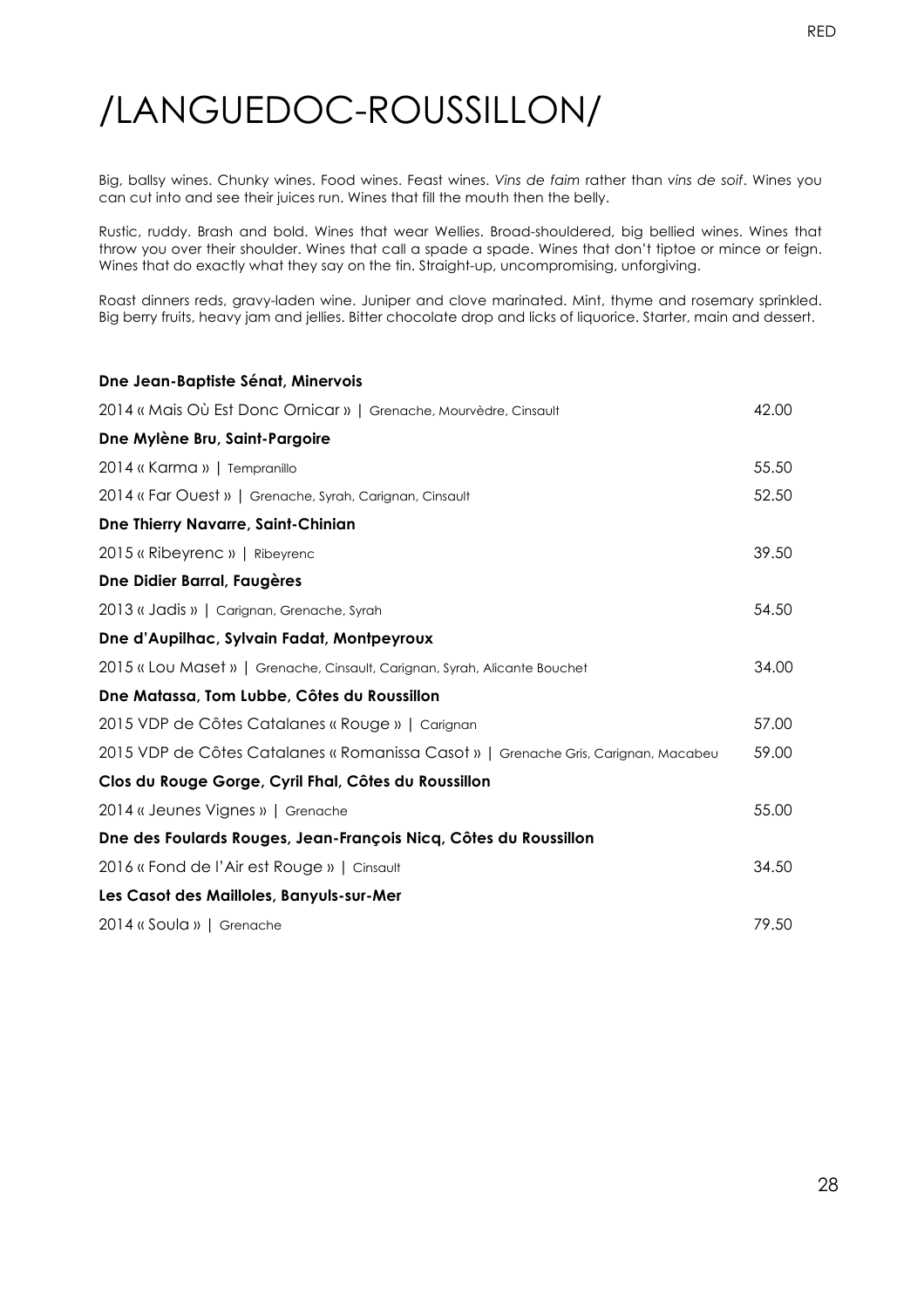### /BORDEAUX & SOUTH-WEST/

Mysterious pockets of mysterious wines. Gaillac, Marcillac, Irouleguy: un-French sounding places and grapes with funny names. Red wines truly from the soil. Mineral-rich and iron tinged. Sometimes stoney. Black currants and berries with glinting flecks of ore. Wines dug from the depths. Mining wines. Wines that make me want to strap a torch to my head and go exploring. Deep, dark wines. Taught, tense, rigid. Wines you could hammer in nails with. Clacky, tight, knife-edged wines. Tart, green and stalky. Peppery purples and cool blues. Wines that tingle, tickle and jar your back teeth.

Buzet, Bergerac, Cahors and a dash of Bordeaux. More savoury offerings, robust, rustic. Ripe red fruits, meat jus and sprinklings of mint, fennel and pepper.

#### **Château Lamery, Jacques Broustet, Bordeaux**

| 2012 VDF « Autrement »   Cabernet Sauvignon, Cabernet Franc, Merlot, Malbec       | 48.50  |
|-----------------------------------------------------------------------------------|--------|
| Château Le Puy, Jean-Pierre & Pascal Amoreau, Côtes-des-Francs, Bordeaux          |        |
| 2013 Francs-Côtes-de-Bordeaux « Emilien »   Merlot, Cabernet Sauvignon, Carménère | 61.00  |
| 1994 Francs-Côtes-de-Bordeaux « Emilien »   Merlot, Cabernet Sauvignon, Carménère | 225.00 |
| <b>Dne Nicolas Carmarans, Aveyron</b>                                             |        |
| 2015 « Mauvais Temps »   Fer Servadou, Négret de Banhars, Cabernet Franc          | 48.50  |
| Château Tour des Gendres, Luc de Conti, Bergerac                                  |        |
| 2016 « Le Classique »   Merlot, Malbec                                            | 28.50  |
| Dne du Pech, Magali Tissot & Ludovic Bonnelle, Buzet                              |        |
| 2009 « Le Pech Abusé »   Merlot, Cabernet Sauvignon, Cabernet Franc               | 44.00  |
| Dne Les Tres Cantous, Robert & Bernard Plageoles, Gaillac                         |        |
| 2015 « Bro' cool »   Braucol                                                      | 35.50  |
| Dne Arretxea, Michel & Therese Riouspeyrous, Irouléguy                            |        |
| 2015 « Irouléguy »   Tannat, Cabernet Franc, Cabernet Sauvignon                   | 44.50  |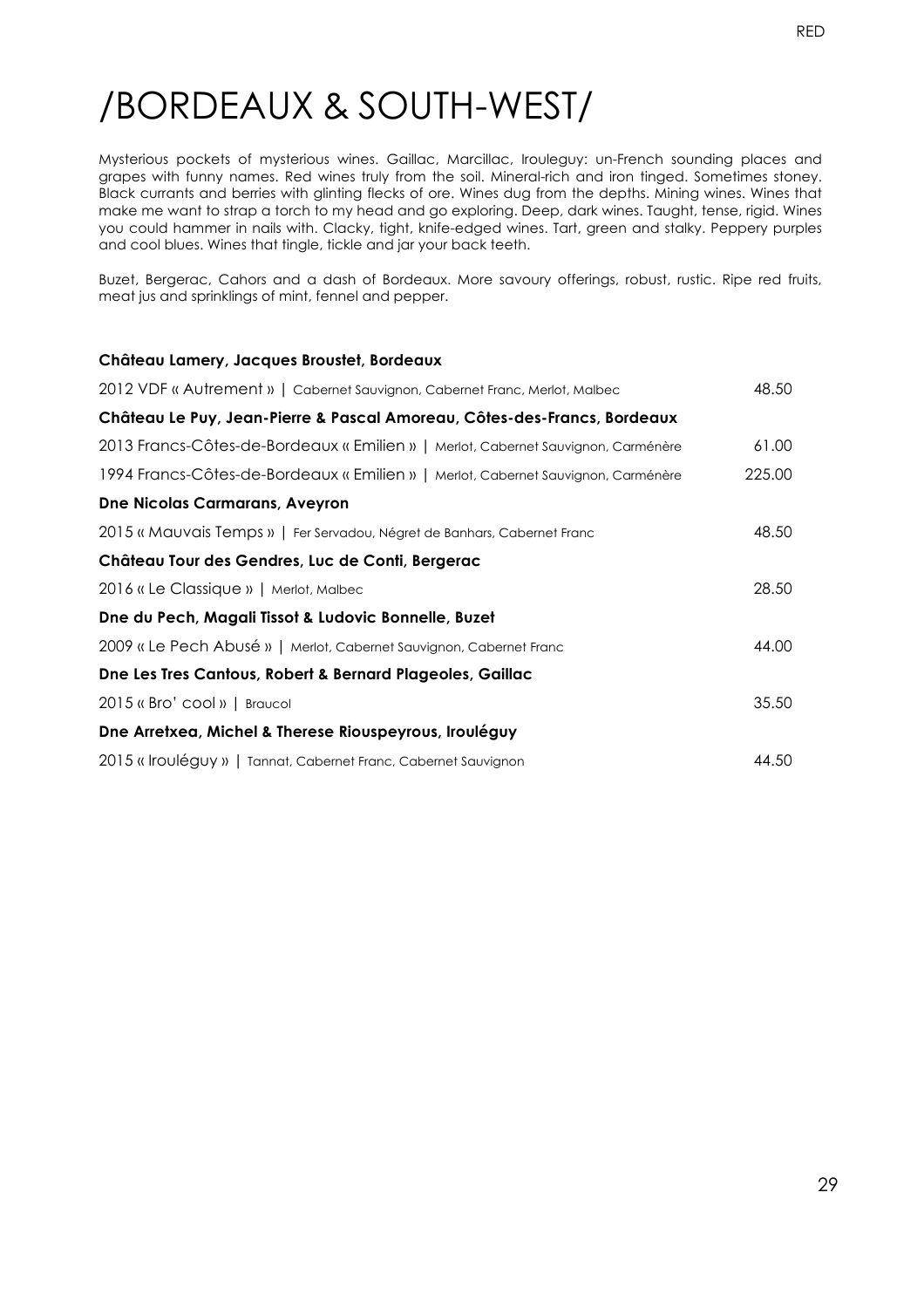### /ITALY/

#### **NORTHERN ITALY**

North Italy. Famous for Piemonte. Famous for Barolo, Babaresco. Big, serious, grown-up wines that like to age agelessly and do so very well. But wait, there's more… North Italy offers a diverse and surprising range of reds from these big old fellas down to frothy, juicy vins de soif. There's a real energy in these wines. An acidity and biteability, a crunchiness and backbone. But where there's bone there's muscle. Bristling, supple wines. Angular and aerobic. Olympian, Amazonian back-flipping wines. There's an unmistakably Italian gameyness but freshened with plenty of pepper, tart red berries, a square or two of dark chocolate. Enthusiastic, ankle-snappers to driven, well-performing and disciplined wines.

| <b>Cavallotto, Piedmont</b>                                                                |        |
|--------------------------------------------------------------------------------------------|--------|
| 2009 Barolo Riserva Bricco Boschis « Vigna San Giuseppe »   Nebbiolo                       | 130.00 |
| Cooperativa Valli Unite, Piedmont                                                          |        |
| 2014 « Alessandrino »   Barbera                                                            | 25.00  |
| Cascina Tavijn, Nadia Verrua, Piedmont                                                     |        |
| 2014 « Bandita »   Barbera                                                                 | 50.50  |
| Cascina degli Ulivi, Stefano Bellotti, Piedmont                                            |        |
| 2015 « Rosso »   Barbera, Dolcetto                                                         | 37.50  |
| Tenute Grillo, Guido & Rita Zampaglione, Piedmont                                          |        |
| 2004 « Pecoranera »   Freisa, Dolcetto, Barbera, Merlot                                    | 51.50  |
| Cantina Iuli, Piedmont                                                                     |        |
| 2014 IGT « Nino »   Pinot Nero                                                             | 47.50  |
| 2010 Monferrato Superiore DOCG « Barabba »   Barbera                                       | 58.50  |
| Ar Pe Pe, Sassella, Lombardy                                                               |        |
| 2014 « Rosso Di Valtellina »   Nebbiolo                                                    | 53.00  |
| 2011 Valtellina Superiore DOCG « Stella Retica »   Nebbiolo                                | 63.00  |
| 2007 Valtellina Superiore DOCG « Rocce Rosse »   Nebbiolo                                  | 87.00  |
| Barbacarlo, Commendatore Lino Maga, Lombardy                                               |        |
| 2000 Oltrepó Pavese DOC « Vigna Barbacarlo »   Croatina, Uva Rara, Ughetta                 | 84.00  |
| 1997 Oltrepó Pavese DOC « Vigna Montebuono »   Croatina, Uva Rara, Ughetta, Dolcetto       | 66.00  |
| 1994 Oltrepó Pavese DOC « Vigna Barbacarlo »   Croatina, Uva Rara, Ughetta                 | 90.00  |
| AA Elisabetta Foradori, Trentino                                                           |        |
| 2014 Vigneti Delle Dolomiti IGT « Foradori »   Teroldego                                   | 50.50  |
| La Biancara, Angiolino & Alessandro Maule, Veneto                                          |        |
| 2015 « Masieri Rosso »   Merlot, Cabernet Franc, Tocai Rosso, Lagrein                      | 37.00  |
| Monte dall'Ora, Carlo Alessandra & Venturini Zantedeshi, Veneto                            |        |
| 2016 Valpolicella Classico « Saseiti »   Corvina, Corvinone, Rondinella, Molinana, Oseleta | 32.50  |
| AA Zidarich, Carso, Friuli-Venezia Giulia                                                  |        |
| 2013 IGT « Terrano »   Terrano                                                             | 56.50  |
| 2011 IGT « Rosso »   Terrano, Merlot                                                       | 75.00  |
| AA Bressan, Collio, Friuli-Venezia Giulia                                                  |        |
| 2001 IGP « Pignol »   Pignolo                                                              | 89.00  |
| Testalonga, Antonio Perrino, Dolceacqua, Liguria                                           |        |
| 2015 « Rossese Dolceacqua »   Rossese                                                      | 54.00  |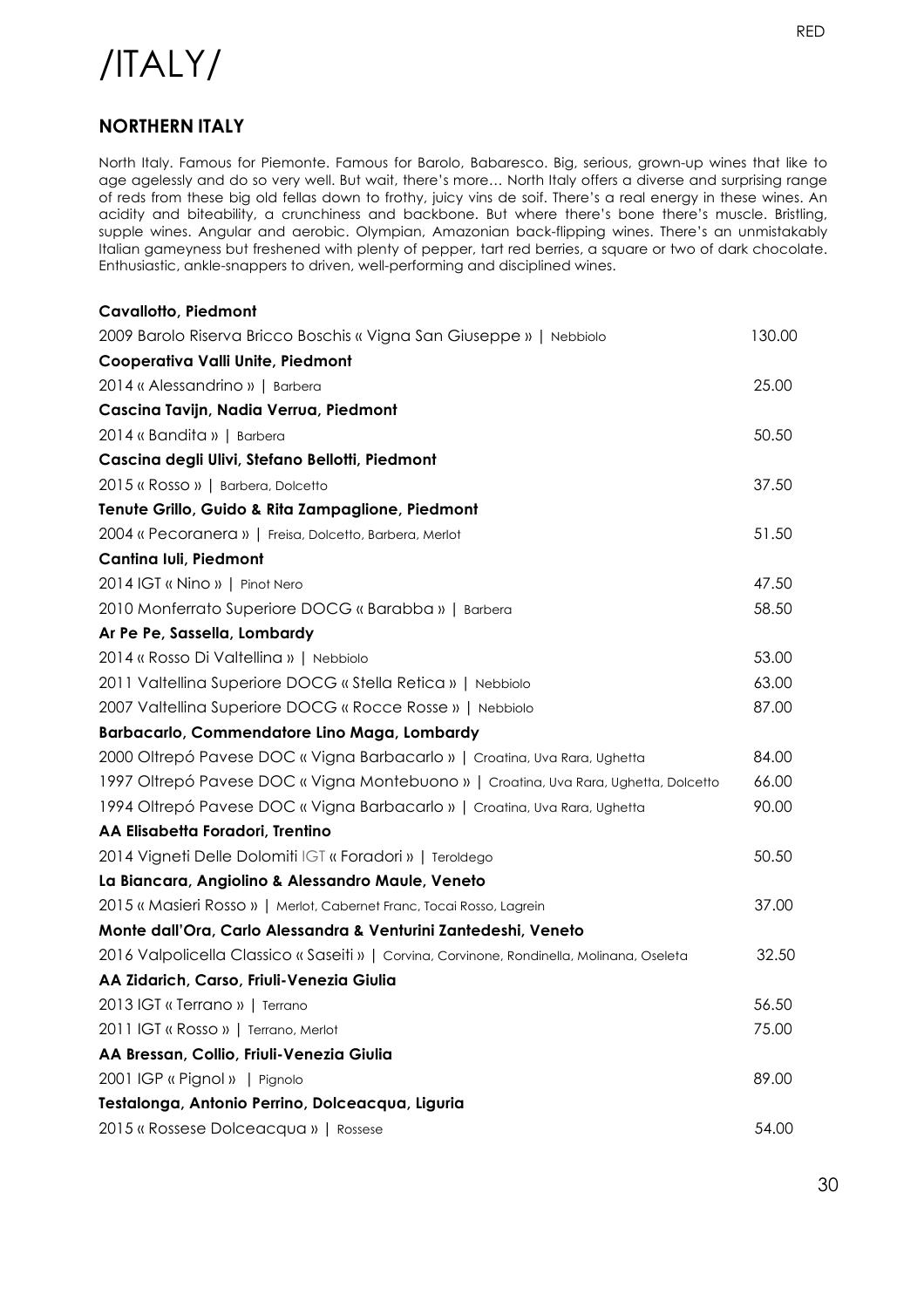#### **CENTRAL ITALY**

Sangiovese in his homeland! Some world-class wines. Hearty, meaty, soul-cleansing wines. Wines you sink into. Wines to comfort, sooth and calm. Striking a strikingly good balance between concentration and finesse, robustness and elegance. Meaty, gamey ooziness folded with liquorice, sour cherry, a little leather. Dense, silky and plumy. Purple and velvety.

| La Stoppa, Elena Pantaleoni, Emilia-Romagna                                     |                      |
|---------------------------------------------------------------------------------|----------------------|
| 2006 « Macchiona »   Barbera, Bonarda                                           | 53.50                |
| Montevertine, Martino Manetti, Chianti Classico, Tuscany                        |                      |
| 2013 « Pergole Torte »   Sangiovese                                             | 176.50               |
| AA Caparsa, Paolo Cianferoni, Radda in Chianti, Tuscany                         |                      |
| 2014 « Rosso di Caparsa »   Sangiovese, Colorino, Malvasia                      | 34.50                |
| Macea, Colline Lucchesi, Tuscany                                                |                      |
| 2013 « Pinot Nero »   Pinot Nero                                                | 54.00                |
| Piano dell' Orino, Caroline Pobitzer & Jan Hendrick Erbach, Montalcino, Tuscany |                      |
| 2011 « Brunello di Montalcino »   Sangiovese Grosso                             | 115.00               |
| Il Paradiso di Manfredi, Montalcino, Tuscany                                    |                      |
| 2014 « Rosso di Montalcino »   Sangiovese                                       | 63.50                |
| Ampeleia, Maremma, Tuscany                                                      |                      |
| 2016 « Unlitro »   Alicante Nero, Carignano, Alicante Bouschet                  | <b>1 LITER 42.00</b> |
| Le Coste di Gradoli, Lazio                                                      |                      |
| 2013 « Rosso »   Sangiovese                                                     | 55.00                |
| Paolo Bea, Montefalco, Umbria                                                   |                      |
| 2009 « Pagliaro »   Sagrantino                                                  | 99.50                |
| Ciù Ciù, Contrada Ciafone, Marche                                               |                      |
| 2016 Rosso Piceno Superiore « Bacchus »   Montepulciano, Sangiovese             | 23.00                |
| Fattoria San Lorenzo, Natalino Crognaletti, Marche                              |                      |
| 2015 Rosso Piceno « Di Gino »   Sangiovese, Montepulciano                       | 29.00                |
| AA La Distesa, Marche                                                           |                      |
| 2014 « Nocenzio »   Sangiovese, Montepulciano, Cabernet Sauvignon               | 52.00                |
| Emidio Pepe, Abruzzo                                                            |                      |
| 1997 Montepulciano d'Abruzzo « Riserva »   Montepulciano                        | 180.00               |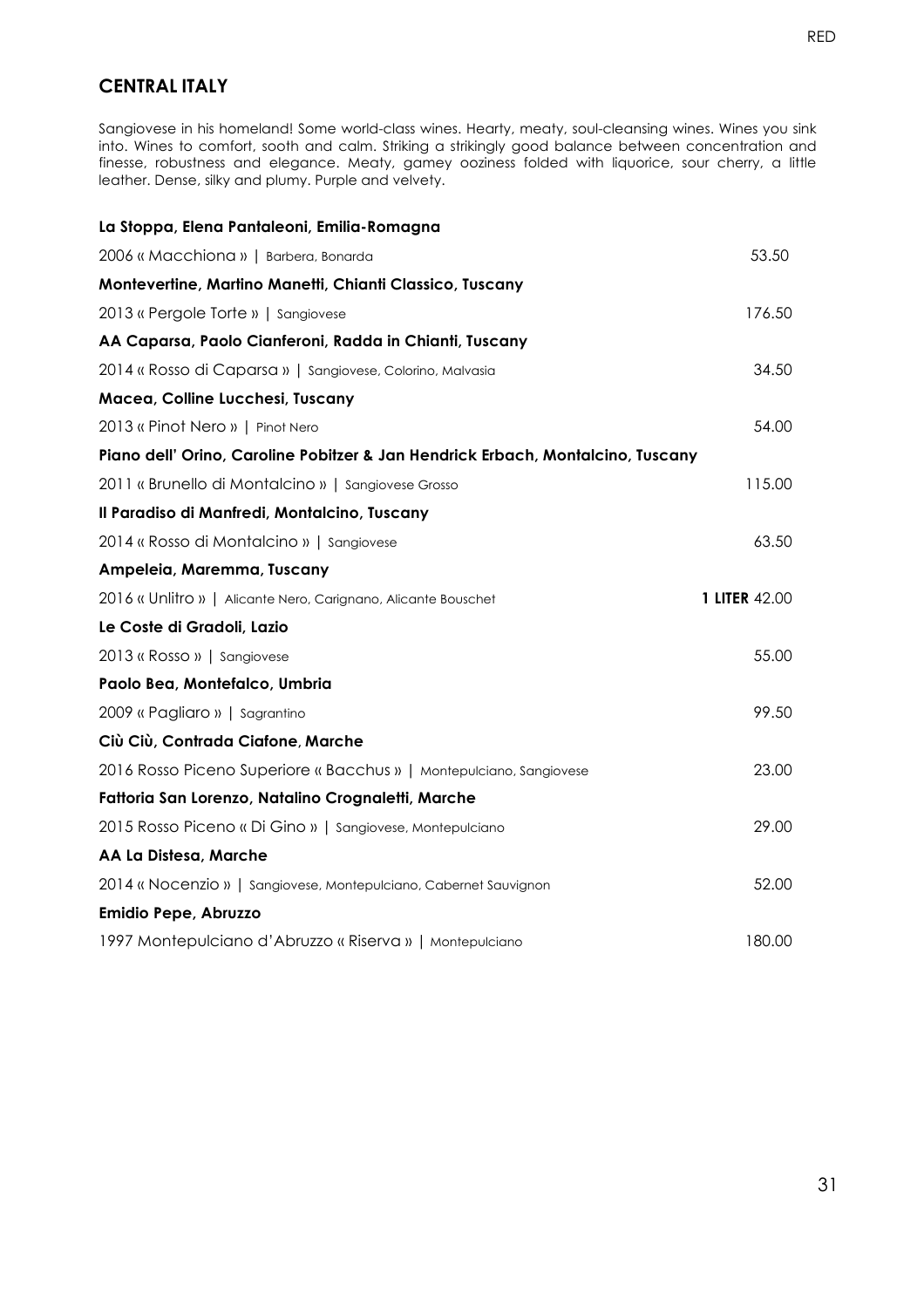Fascinating, sun-soaked wines. Pure concentration from Puglia; rich, boozy and ripe. The islands offer some intriguing wines. Cannonau (Grenache on holiday) is wonderful in Sardinia. Bready, plump, spicy in a Christmas cake way, dusty herbs from Nonna's pantry. Warm, deep and satisfying. Sicily brings some exotic yet earthy wines. Warm and bricky, soil hot from the afternoon sun. Rusty oranges and dusty pinks.

| AA Natalino del Prete, Puglia                     |        |
|---------------------------------------------------|--------|
| 2015 « Torre Nova »   Negroamaro                  | 30.50  |
| Vino di Anna, Anna Martens, Mt Etna, Sicily       |        |
| 2016 « Palmento »   Nerello Mascalese             | 43.00  |
| 2015 « Jeudi 15 »   Nerello Mascalese             | 47.50  |
| 2014 « Don Alfio »   Nerello Mascalese            | 59.00  |
| Frank Cornelissen, Mt Etna, Sicily                |        |
| 2014 « Contadino »   Nerello Mascalese            | 47.00  |
| 2014 « MunJebel »   Nerello Mascalese             | 75.00  |
| 2014 « Magma »   Nerello Mascalese                | 195.00 |
| AA COS, Giusto Occhipinti, Sicily                 |        |
| 2015 « Nero di Lupo »   Nero d'Avola              | 44.50  |
| 2015 « Frappato »   Frappato                      | 47.50  |
| Arianna Occhipinti, Sicily                        |        |
| 2013 « Siccagno »   Nero d'Avola                  | 56.00  |
| AA Lamoresca, Filippo Rizzo, Sicily               |        |
| 2015 « Rosso »   Frappato, Grenache, Nero d'Avola | 53.00  |
| AA Serragghia, Gabrio Bini, Sicily                |        |
| 2015 « Rosso Fanino »   Pignatello, Catarratto    | 84.00  |

#### **Antoine Arena, Corsica**

2014 Patrimonio « Morta Maio » | Niellucciu 52.50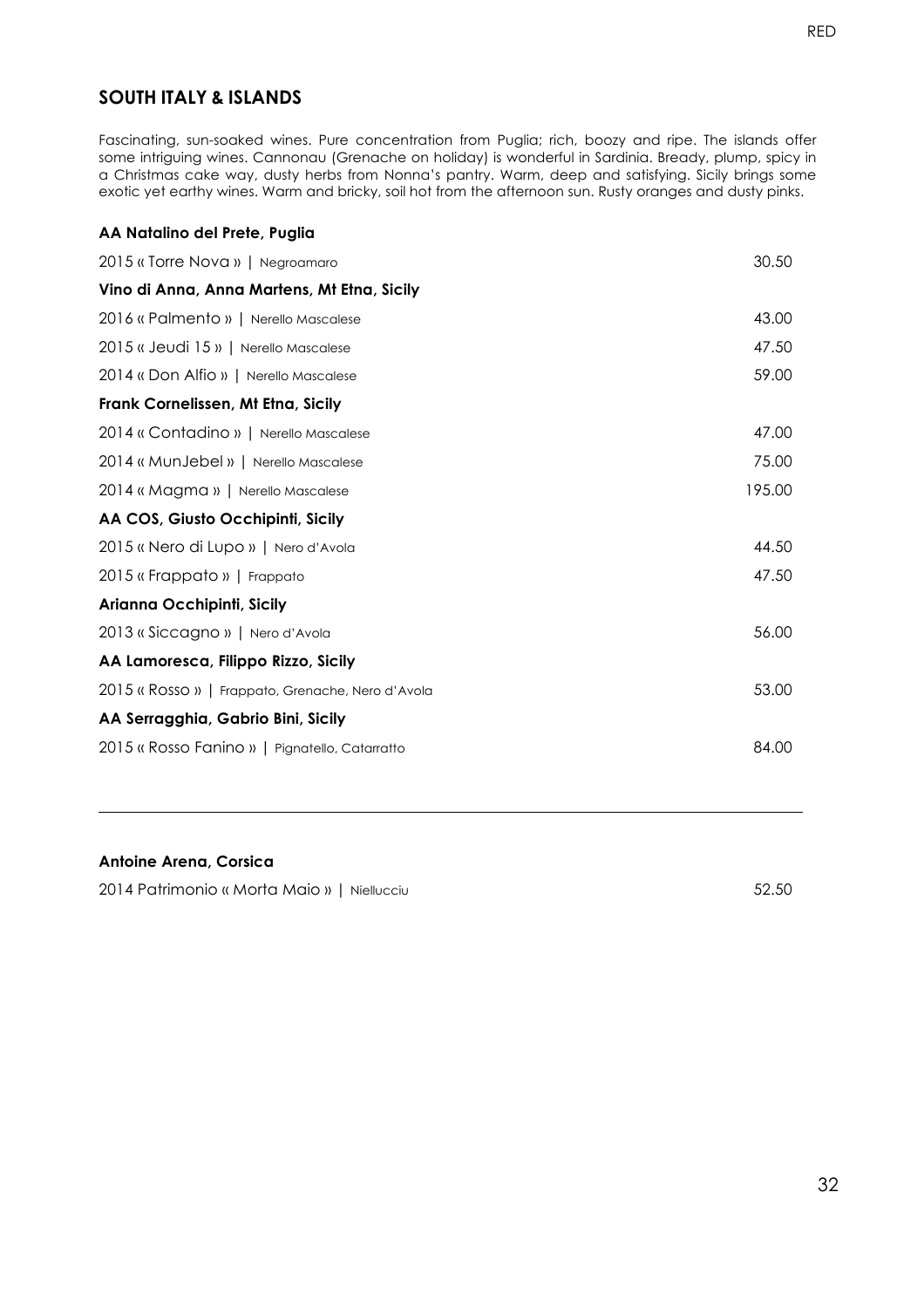### /SPAIN/

Some warm and sunny Spaniards from Spain's growing natural wine movement. Craftsmanship and care from previously overlooked regions, notably the sweeping mountains of Granada. Here, the fertile soils home to many a citrus crop, give way to steep slopes whose rugged terrain and thin soil make for perfect grape-growing conditions. Lovely wines made lovingly.

| Vinicola Corellana, Navarra                                                    |        |
|--------------------------------------------------------------------------------|--------|
| 2015 « Donkeyjote »   Garnacha                                                 | 21.50  |
| Viña Ilusión, Gloria Plaza & Martin Alonso, Rioja                              |        |
| 2015 « Viña Ilusión »   Tempranillo                                            | 25.00  |
| Comando G, Sierra de Gredos                                                    |        |
| 2014 « La Rozas 1 er Cru »   Garnacha                                          | 53.50  |
| 2014 « Tumba del Rey Moro »   Garnacha                                         | 107.00 |
| Bodega Partida Creus, Antonela Gerosa & Massimo Marchiori, Tarragona           |        |
| $2014$ « SM »   Sumoll                                                         | 42.00  |
| Els Jelipins, Font Rubí                                                        |        |
| 2012 « Els Jelipins »   Sumoll, Garnacha                                       | 95.00  |
| Celler Comunica, Patri Morillo & Pep Aguilar, Montsant                         |        |
| 2014 « Comunica »   Garnacha                                                   | 41.00  |
| Sao del Coster, Priorat                                                        |        |
| 2016 « Pim Pam Poom »   Garnacha                                               | 40.50  |
| Escoda-Sanahuja, Joan Ramon Escoda & Carmen Sanahuja, Catalonia                |        |
| 2013 « Nas del Gegant »   Tempranillo, Garnacha, Samsó, Cabernet Franc, Merlot | 46.00  |
| 2013 « La Llopetera »   Pinot Nero                                             | 53.00  |



### **Matthias Warnung, Kamptal**

2013 « Etsdorf Blauer » | Zweigelt 52.00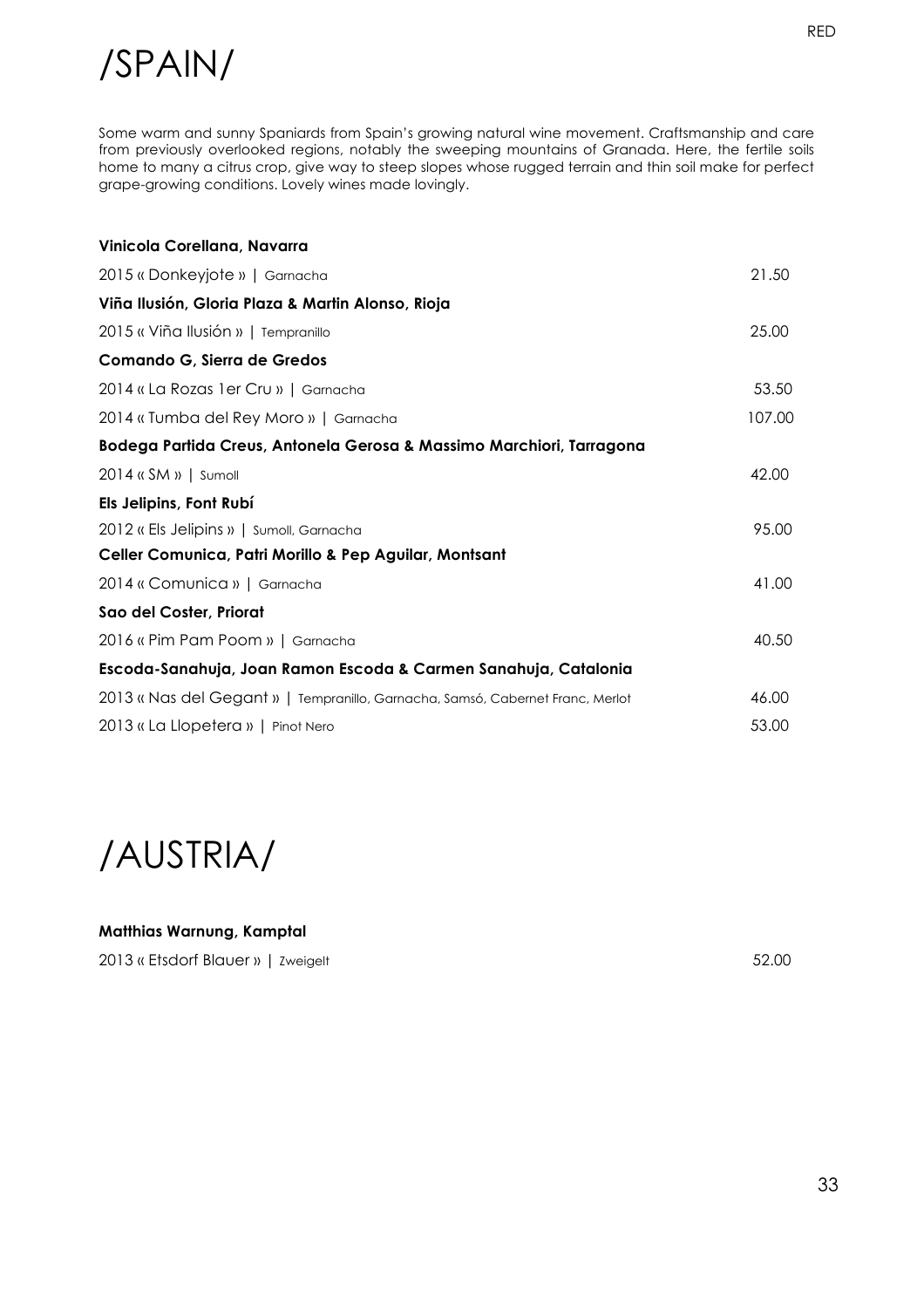

Taking it back to the roots. Georgia is believed to be the home of winemaking where the fertile foils of the South Caucasus, including Armenia, Iran and Azerbaijan, are said to have been cultivated with vines for over 8,000 years. Today Georgian winemakers retain many of the traditional methods of their forefathers, eschewing technology and making wine according to simple, tried-and-tested techniques. If it ain't broke, don't fix it.

#### **Pheasant Tears, Kakheti**

2015 « Shavkapito » | Shavkapito 44.50

### /NEW WORLD/

New World wines with an old world accent. Consider cool-climate Cinsault, fermented in large tinajas (clay jars to you and me). Tastes like southern France. Is southern Chilean. The other wines exhibit the earthy freshness born of hands-off winemaking, capturing the simple essence of the vineyard and the vintage.

#### **Castagna, Julien Castagna, Beechworth, Australia**

| 2010 « Un Segreto »   Sangiovese, Shiraz                                | 92.00 |
|-------------------------------------------------------------------------|-------|
| Patrick Sullivan, Yarra Valley, Australia                               |       |
| 2015 « New World Wine »   Pinot Noir, Malbec                            | 53.00 |
| 2015 « Fruit of the Sky »   Pinot Noir                                  | 59.00 |
| Gentle Folk, Gareth Belton, Adelaide Hills, Australia                   |       |
| 2016 « Vin De Sofa »   Pinot Noir, Pinot Gris Gewurtztraminer, Riesling | 48.00 |
| Jauma, James Erskine, McLaren Vale, Australia                           |       |
| 2015 « Audrey »   Grenache, Shiraz                                      | 53.00 |
| 2015 « Like Raindrops »   Grenache                                      | 54.00 |
| Cambridge Road, Martinborough, New Zealand                              |       |
| 2013 « La Luna »   Pinot Noir                                           | 54.50 |
| 2011 « Pinot Noir »   Pinot Noir                                        | 59.00 |
| NV « Cloudwalker »   Pinot Noir, Syrah                                  | 46.00 |
| Don Wines, Alex Craighead, Martinborough, New Zealand                   |       |
| 2015 « Martinborough »   Pinot Noir                                     | 54.00 |
| <b>Intellego Wines, Swartland, South Africa</b>                         |       |
| 2015 « Kedungu »   Syrah, Cinsault, Mourvèdre                           | 34.00 |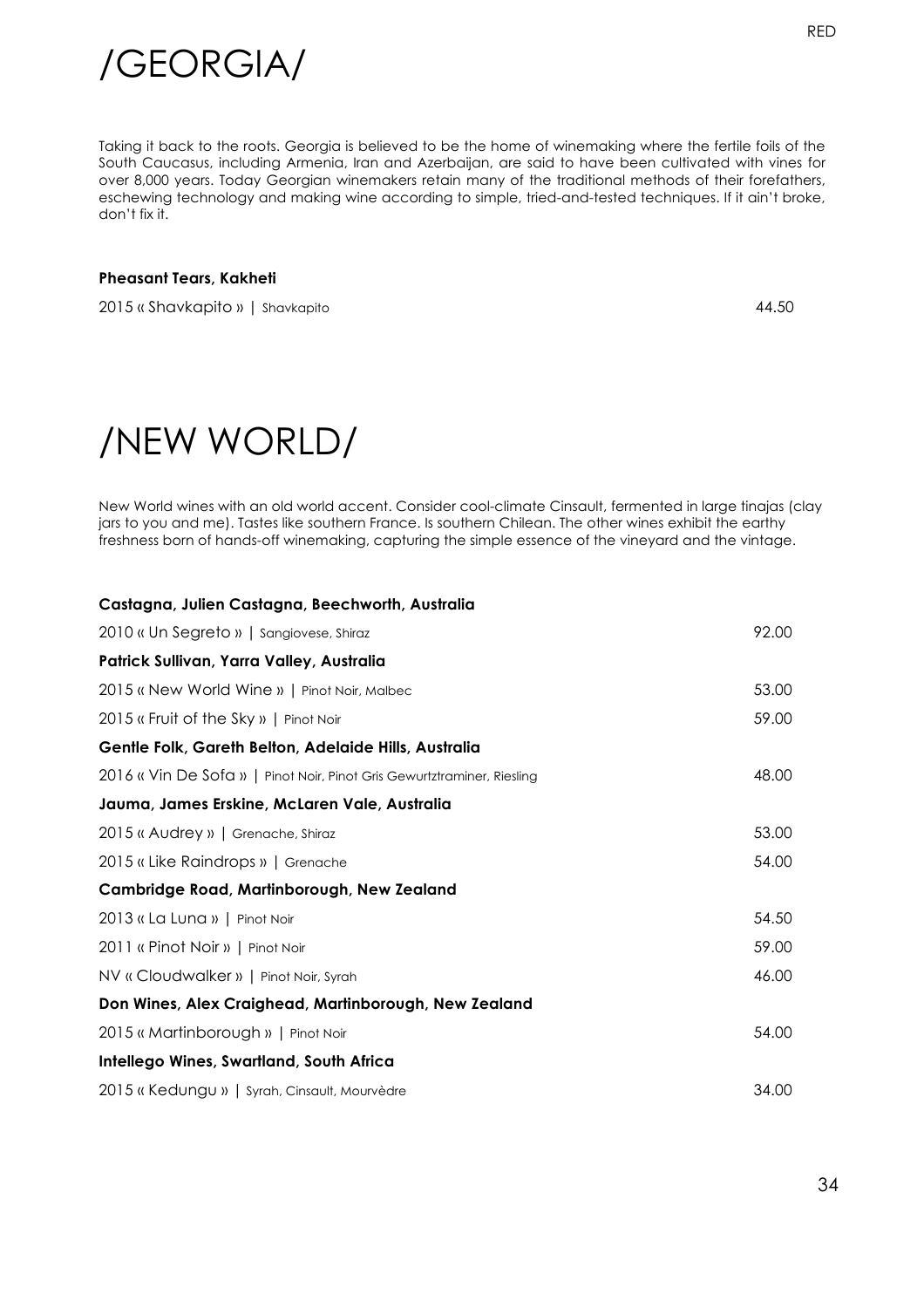| Bodega Cecchin, Mendoza, Argentina                                               |       |
|----------------------------------------------------------------------------------|-------|
| 2014 « Carignan »   Carignan                                                     | 28.50 |
| Vincent Wallard, Mendoza, Argentina                                              |       |
| 2014 « Cuatro Manos »   Malbec                                                   | 45.00 |
| The Wild Vineyard, Colchagua, Chile                                              |       |
| 2014 « Villalobos »   Carignan                                                   | 47.50 |
| Kelley Fox Wines, Willamette Valley, Oregon, USA                                 |       |
| 2015 « Mirabai »   Pinot Noir                                                    | 55.00 |
| 2013 « Maresh »   Pinot Noir                                                     | 75.00 |
| Minimus Wines, Chad Stock, Carlton, Oregon, USA                                  |       |
| 2015 « Rockwell »   Tempranillo, Syrah, Blaufränkisch, Viognier, Sauvignon Blanc | 52.50 |
| La Clarine Farm, Sierra Foothills, California, USA                               |       |
| 2013 « Sumu Kaw »   Syrah                                                        | 52.50 |
| Clos Saron, Gideon Bienstock, Sierra Foothills, California, USA                  |       |
| 2014 « Pleasant Peasant »   Carignan                                             | 60.00 |
| Lo-Fi, Los Alamos, California, USA                                               |       |
| 2014 Santa Barbara « Cinsault »   Cinsault                                       | 52.00 |
| Ambyth Estate, Phillip & Marty Morwood-Hart, Paso Robles, California USA         |       |
| 2011 « Mourvèdre »   Mourvèdre                                                   | 62.00 |
| Ruth Lewandowski Wines, Evan Lewandowski, Utah, USA                              |       |
| 2014 « Boaz »   Carignan, Grenache, Cabernet Sauvignon                           | 54.00 |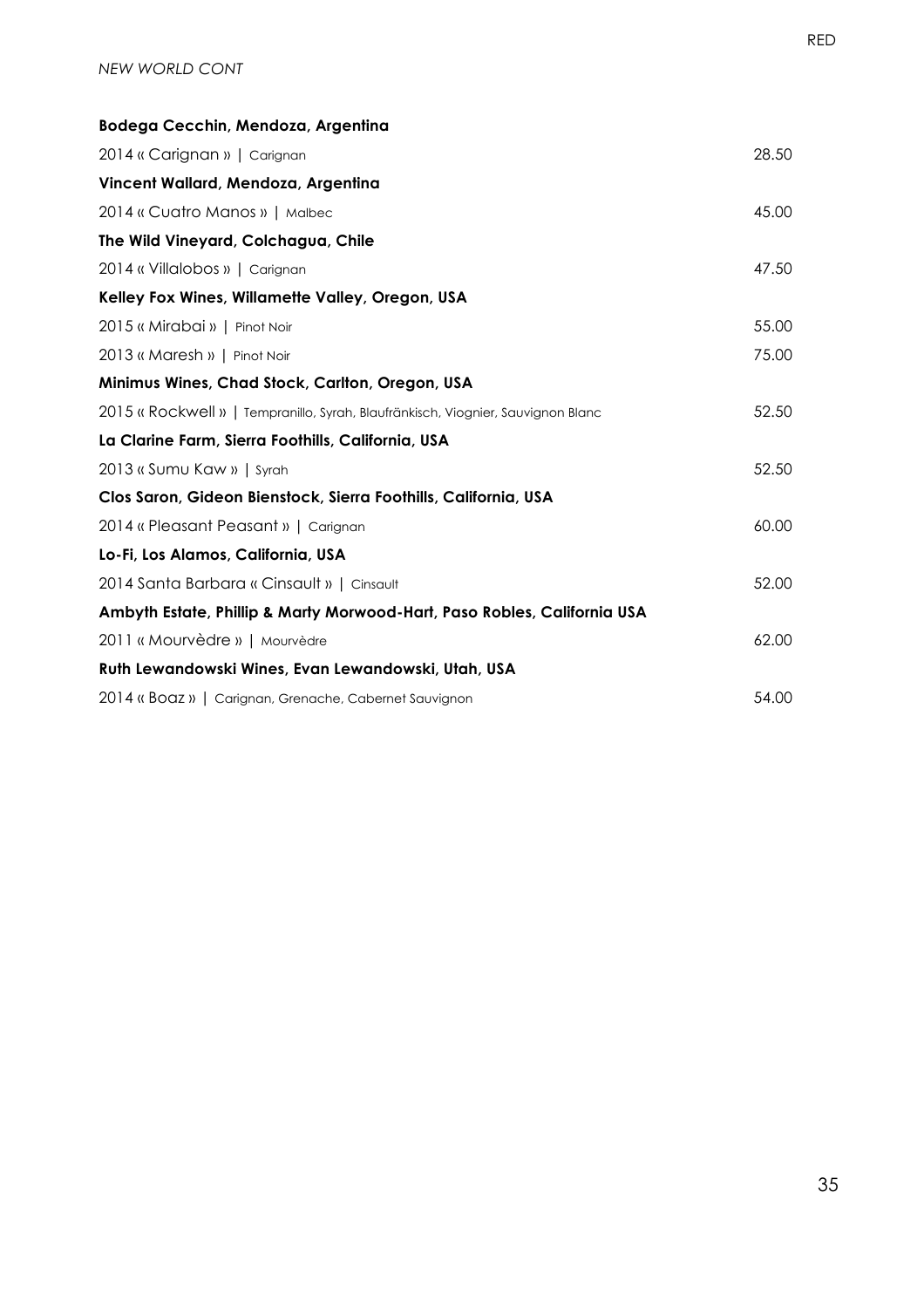### /SWEET/

| <b>FRANCE</b>                                                     | 100m  | 500m            |
|-------------------------------------------------------------------|-------|-----------------|
|                                                                   |       |                 |
| <b>Dne Pierre Frick, Alsace</b>                                   |       |                 |
| 2008 « Selection Grains de Nobles »   Pinot Gris                  |       | (375ml) 53.00   |
| Dne Jean-François Ganevat, Jura                                   |       |                 |
| NV VDT « Sul Q »   Savagnin                                       |       | (375ml) 86.00   |
| Clos du Gravillas, Nicole & John Bojanowski, St-Jean-de-Minervois |       |                 |
| 2014 « Douce Providence »   Muscat                                | 6.50  | 32.50           |
| Dne Mas Amiel, Oliver Decelle, Maury                              |       |                 |
| 2014 « Maury »   Grenache                                         | 8.00  | (750ml)59.50    |
| Dne Les Tres Cantous, Robert & Bernard Plageoles, Gaillac         |       |                 |
| 2008 « Vin d'Autan »   Ondenc                                     |       | 89.50           |
|                                                                   |       |                 |
| <b>ITALY</b>                                                      | 100m  | 500ml           |
|                                                                   |       |                 |
| Vittorio Bera e Figli, Piedmont                                   |       |                 |
| 2016 « Moscato d'Asti »   Moscato                                 |       | $(750ml)$ 35.00 |
| La Stoppa, Elena Pantaleoni, Emilia-Romagna                       |       |                 |
| 2009 « Vigna del Volte »   Malvasia                               |       | (375ml) 55.00   |
| Massa Vecchia, Fabrizio Niccolaini, Tuscany                       |       |                 |
| 2009 Maremma Toscana IGT « Passito »   Aleatico                   |       | (375ml) 54.50   |
| Paolo Bea, Umbria                                                 |       |                 |
| 2000 Montefalco DOCG « Passito »   Sagrantino                     |       | (375ml) 75.00   |
| Marco de Bartoli, Sicily                                          |       |                 |
| NV 10 years « Marsala Superiore »   Grillo                        | 14.00 | 73.50           |
| 1987 « Marsala Superiore »   Grillo                               |       | 91.50           |